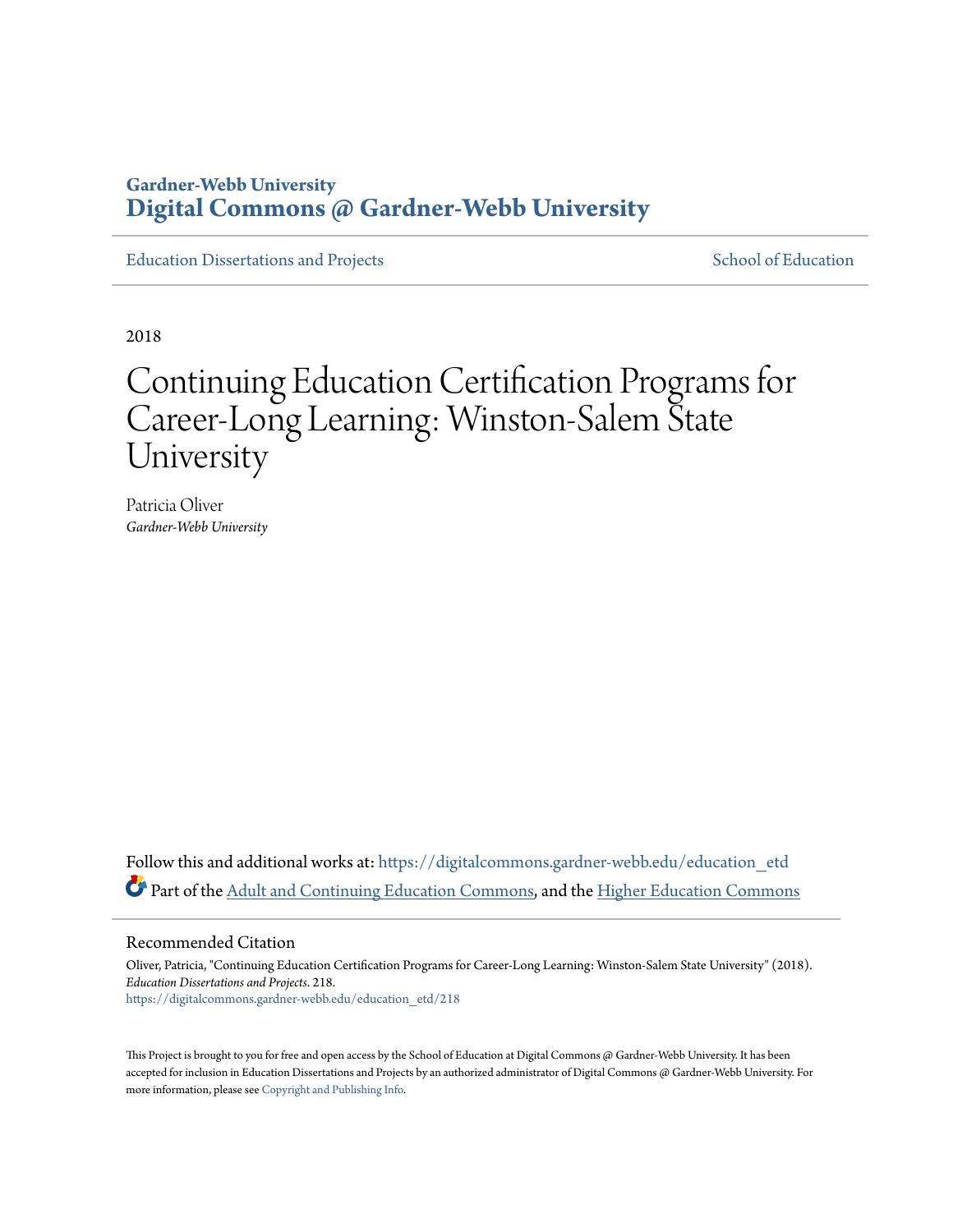# **Consultancy Project Executive Summary**

| Organization:             | Gardner-Webb University School of Education                                                              |
|---------------------------|----------------------------------------------------------------------------------------------------------|
| Project Title:            | Continuing Education Certification Programs for Career-<br>Long Learning: Winston-Salem State University |
| Candidate:                | Patricia Oliver                                                                                          |
| <b>Consultancy Coach:</b> | Dr. Althea Bradford                                                                                      |
| Defense Date:             | November 09, 2018                                                                                        |
| Authorized by:            | Dr. Jeffrey Hamilton, Project Coordinator                                                                |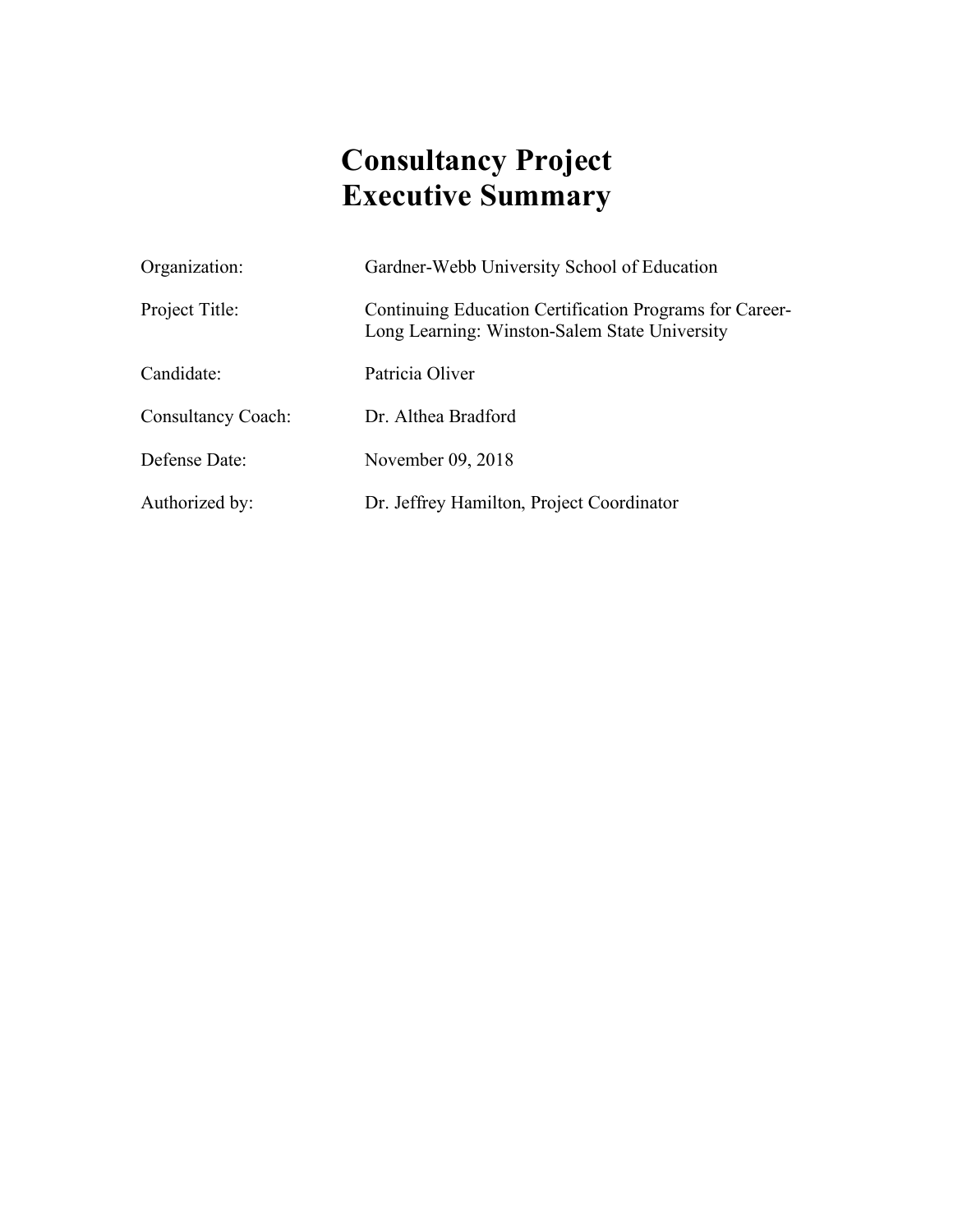# **Amendment History**

| Version                     | Issue Date         | <b>Changes</b>                                      |
|-----------------------------|--------------------|-----------------------------------------------------|
|                             | 08/25/18           | Initial version.                                    |
| $\langle Version # \rangle$ | $\leq$ date $\geq$ | <br>brief summary of changes from previous version> |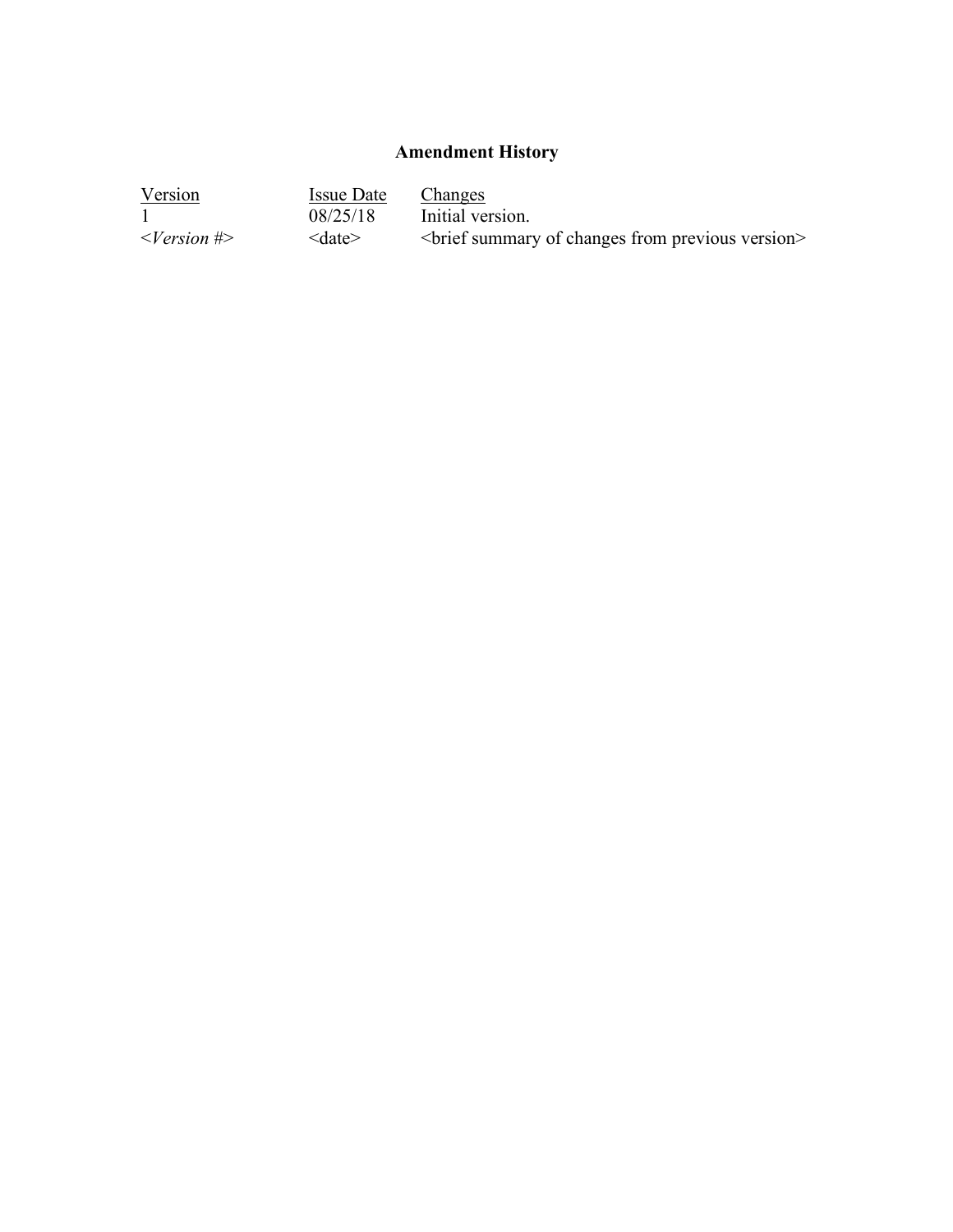## **Approval**

This consultancy project was submitted by Patricia Oliver under the direction of the persons listed below. It was submitted to Gardner-Webb University School of Education and approved in partial fulfillment of the requirements for the degree of Doctor of Education at Gardner-Webb University.

 $\mathcal{L}_\text{max}$  , and the contribution of the contribution of  $\mathcal{L}_\text{max}$ 

 $\mathcal{L}_\text{max}$  and the contract of the contract of the contract of the contract of the contract of the contract of the contract of the contract of the contract of the contract of the contract of the contract of the contrac

Dr. Jeffrey Hamilton, Faculty Advisor Date

Dr. Althea Bradford, Doctoral Advisor Date Winston-Salem State University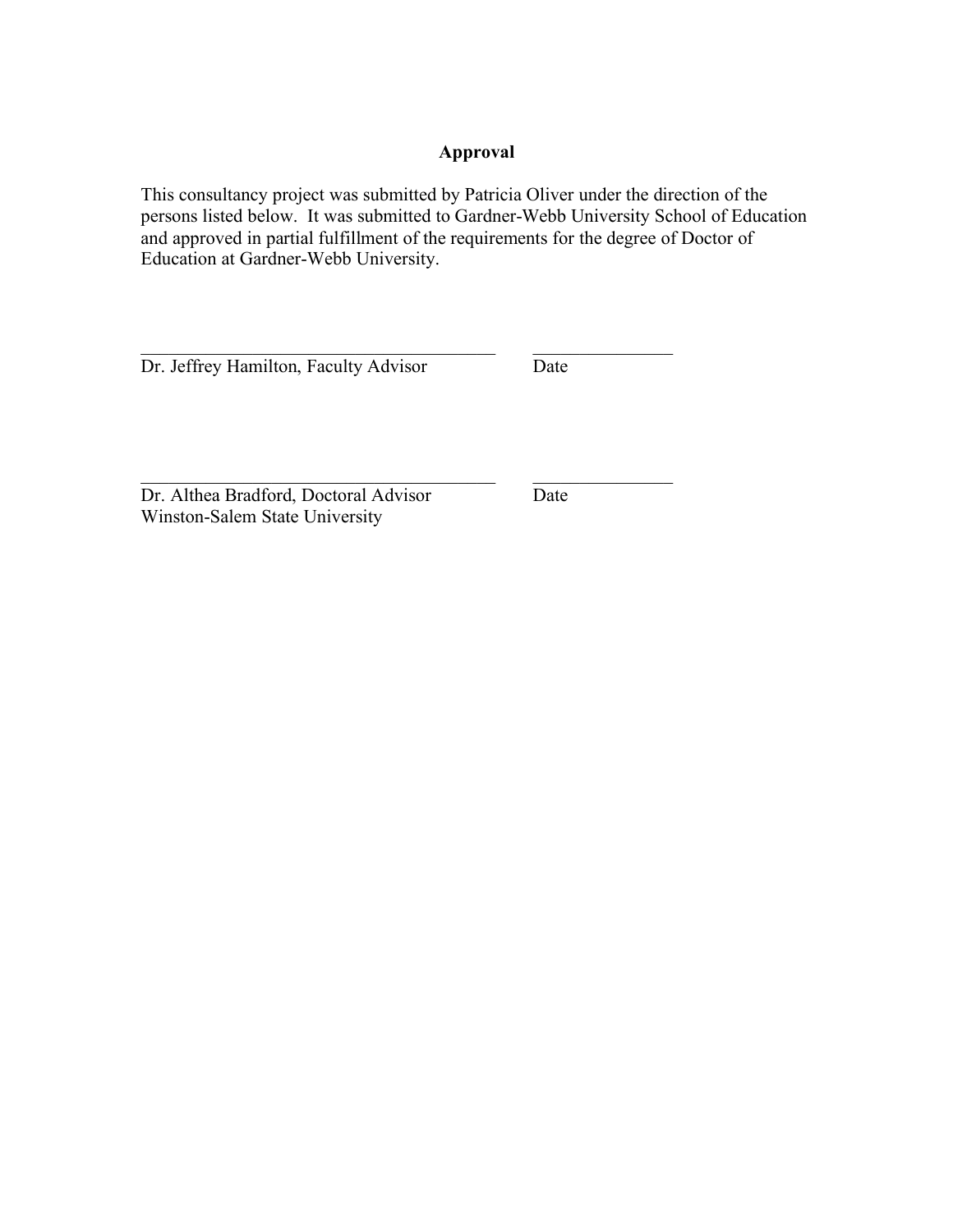#### **Acknowledgements**

**First, Given Glory, Honor, and Praise to my Lord and Savior, Jesus Christ who is first in my life.** 

Jesus is my rock that I stand on each day; Jesus is my comforter when I am lost and can't find my way; Jesus is my strength when I am weak; and Jesus is my ALL-IN-ALL for He blesses me each day and allows me to rest each night.

**To my cohort group in the DEOL program:** I want to say thank you for your love and support these nine semesters. When I needed help, you were there to direct me; when I was confused about an assignment and needed clarity, you were there to guide me back to where I needed to be. I pray for my cohort group each day, and I asked God to give each of you the desires of your heart for you have given me so much love and support.

**To Dr. Althea Bradford:** I want to say thank you for being so supportive in my DEOL program. You were my thesis advisor at Wake Forest University where I received my Master in Arts & Liberal Studies. Later, when I asked you to be my advisor for my doctoral program, you did not hesitate to say "Yes, of course I will be your advisor." Dr. Bradford was there to help me by looking over my milestone papers each semester to make sure they read well. Thank you, Dr. Bradford again for your love and support in helping me with over 20 years of schooling.

**To Ms. Sharon Stoddard and the Office of the Registrar:** I want to say thank you for allowing me to take time away from work to complete the DEOL program. Ms. Stoddard has put her own Ph.D. on hold to work on making the Office of the Registrar a successful office. I am so grateful that she allowed me to pursue my dream of getting a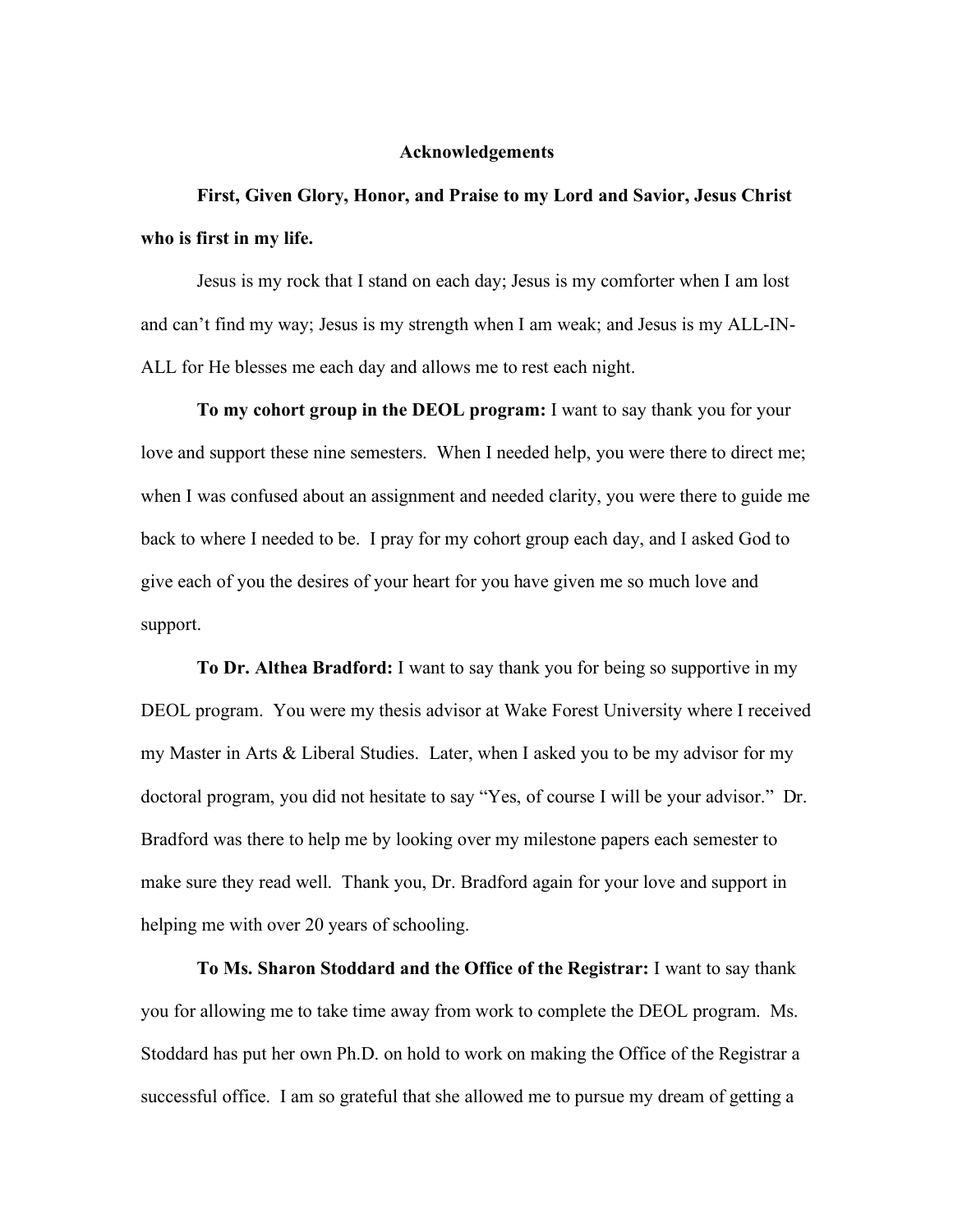doctorate, and I thank each of you in the Registrar's office for your love and support these nine semesters.

**To my Daughters, Elisha and Shontae:** I want to say thank you both for loving me and looking after me. Thank you for being the best daughters a mother could ask for. I thank GOD that He gave me two wonderful women in the world as my daughters, and He allowed me to be your MOM. Thank you for being with me on this journey and being there when I needed you the most.

**To my Family and Friends:** I want to say a BIG thanks for your love and support these nine semesters. I felt your prayers every time I was on the road going to school, and I felt your prayers when I was on my way back home. You have blessed me so much by keeping me in your prayers, and I could not ask for better family and friends than the ones God blessed me with.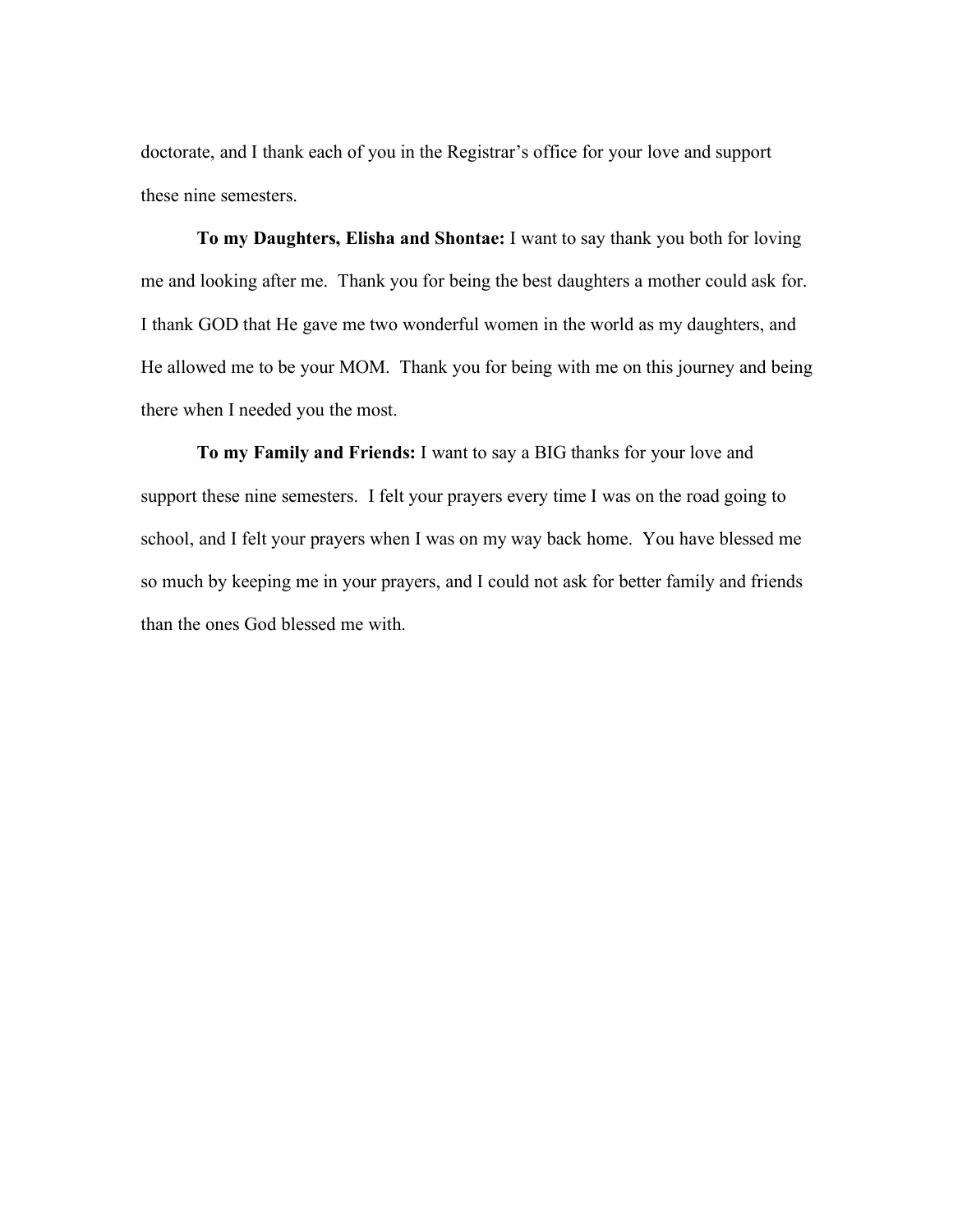#### **Abstract**

Continuing Education Certification Programs for Career-Long Learning: Winston-Salem State University. Oliver, Patricia, 2018, Consultancy Project, Gardner-Webb University, Digital Commons/Continuing Education/Career-Long Learning

The Division of Continuing Education at Winston-Salem State University has a service gap in the market regarding career-long learning in the community. Continuing Education wanted to establish a project that would bring in revenue with very little startup costs.

The purpose of this project was to look at career-long learning as a concept in the disciplines of allied health, computer technology, paralegal, project management, and business administration at Winston-Salem State University in the Division of Continuing Education. The need for in-depth education and training in specific areas has been influenced by the shortage of corporations and hospitals in some areas. One approach to career-long learning is certificate and certification programs. A certificate program can be a single course or a linked series of credit or noncredit courses that constitute a coherent body of study in a discipline. Career-long learning is the heart of professional discipline today. The highest degree a professional person holds is not the end of learning. In fact, academic degrees in an area such as nursing should come with additional training as part of one's profession. Career-long learning must be planned, cultivated, and managed by individuals who seek to gain additional knowledge and support by their employer. Certificate and certification programs were formed to interest professionals in continuing their studies in a specialized discipline.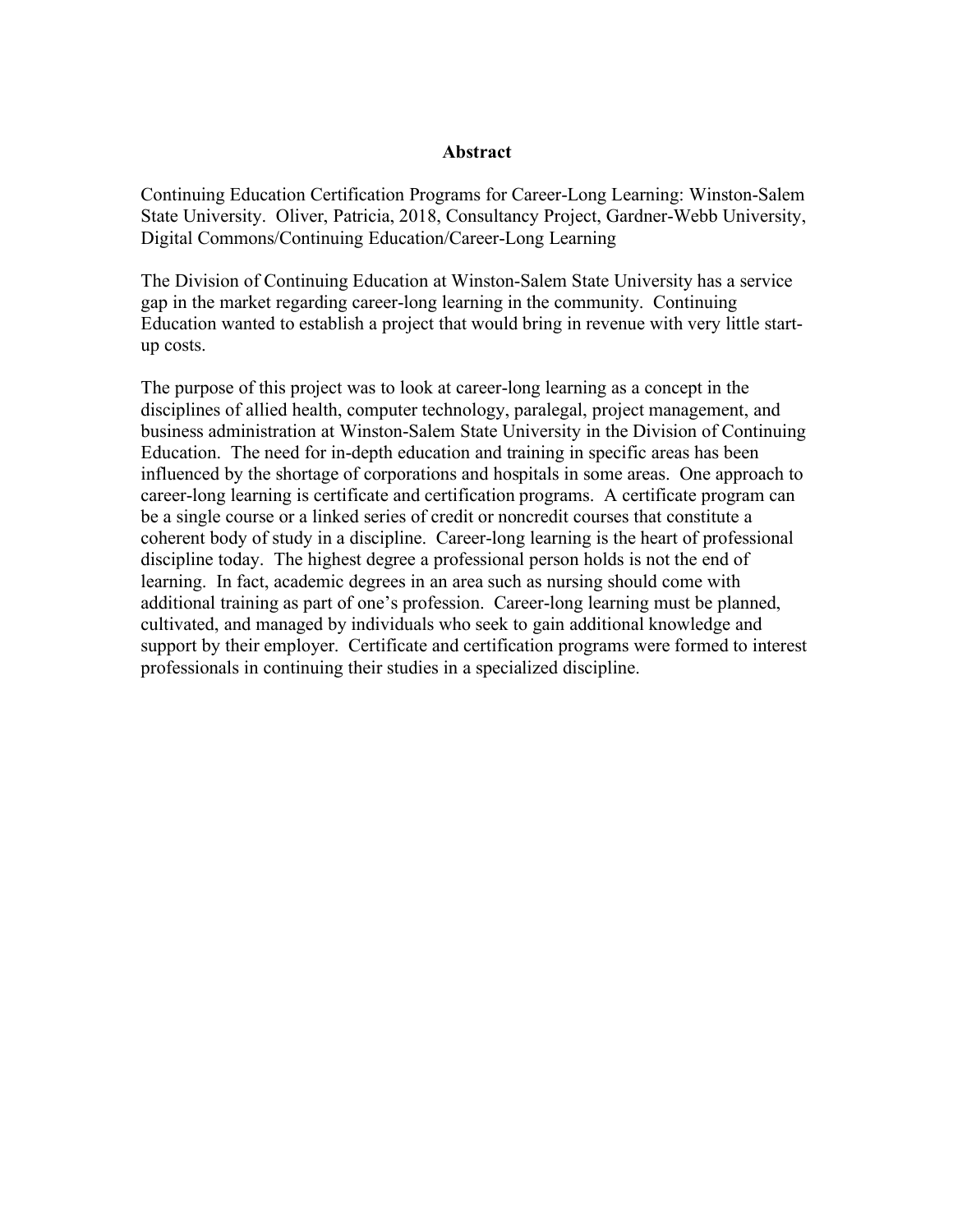# **Table of Contents**

| $\mathbf{1}$ |  |
|--------------|--|
|              |  |
|              |  |
|              |  |
| 2            |  |
|              |  |
|              |  |
|              |  |
|              |  |
|              |  |
|              |  |
|              |  |
|              |  |
|              |  |
| 3            |  |
|              |  |
|              |  |
| 4            |  |
|              |  |
|              |  |
|              |  |
|              |  |
|              |  |
|              |  |
| 5            |  |
| 6            |  |
|              |  |
|              |  |
| 7            |  |
| 8            |  |
| 9            |  |
|              |  |
|              |  |
|              |  |
|              |  |
| 11           |  |
|              |  |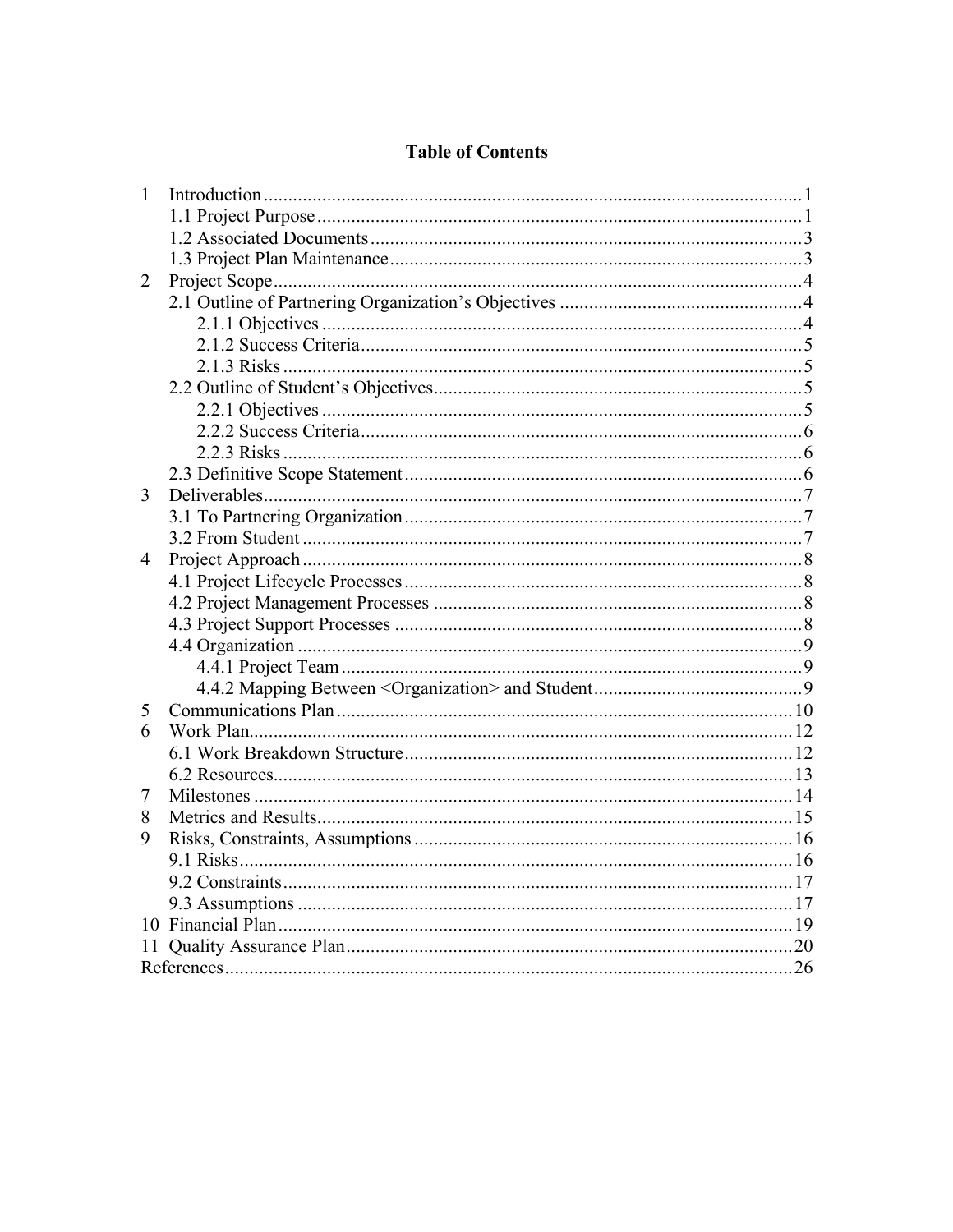#### **1 Introduction**

#### **1.1 Project Purpose**

Winston-Salem State University (WSSU) is a bold, vibrant, and diverse academic college that fosters academics, creative thinking, analytical problemsolving, and depth of character that graduates need to transform themselves and their lifestyle. These values represent WSSU's motto, "Enter to Learn. Depart to Serve."

Founded in 1892, WSSU enjoys a distinguished reputation as a historically Black constituent institution of the University of North Carolina that offers a rich curriculum rooted in a high-quality, liberal education. Our undergraduate and graduate students can choose from many innovative areas of study designed to equip them with the skills and knowledge needed to develop creative solutions to complex problems.

The Division of Continuing Education offers noncredit personal and professional development courses which reflect and anticipate the change of society. A few of these courses that are offered are Test Prep Academy, GRE Test Prep, and LSAT Test Prep. Continuing Education offers Professional Learning courses like Public Speaking, Conflict Resolution, and Communication with Influence. Continuing Education approved three external partners: ProTrain, Center for Legal Studies, and Education 2Go. These online institutions will provide training for future professionals and skilled trade people for many in-demand occupations. Any of these programs that are successfully completed online will be certified by Continuing Education. Graduates will receive an official Certificate of Completion from WSSU in the Division of Continuing Education mailed to students at the end of their program.

The purpose of this project was to introduce WSSU in the Division of Continuing Education with three online educational institution partnerships: ProTrain, Center for Legal Studies, and Education 2Go. These three online providers will help Continuing Education meet the high demands for certificate and certification programs in the areas of allied health, computer technology, paralegal, project management, and business administration.

Today, career-long learning is the heart of professional disciplines when a specialization is needed for promotional growth and job security. According to the Learning Resources Network (Draves, 1998), the demand for certificate programs has increased in many disciplines and is expected to continue to grow for the foreseeable future. At the University of Washington, for example, from 1987 to 2002, the number of certificate programs across the campus increased from 15 to more than 90, and the number of individuals graduating from certificate programs rose from 200 to 2,000 (Craven, Hirnle, & Jensen, 2013).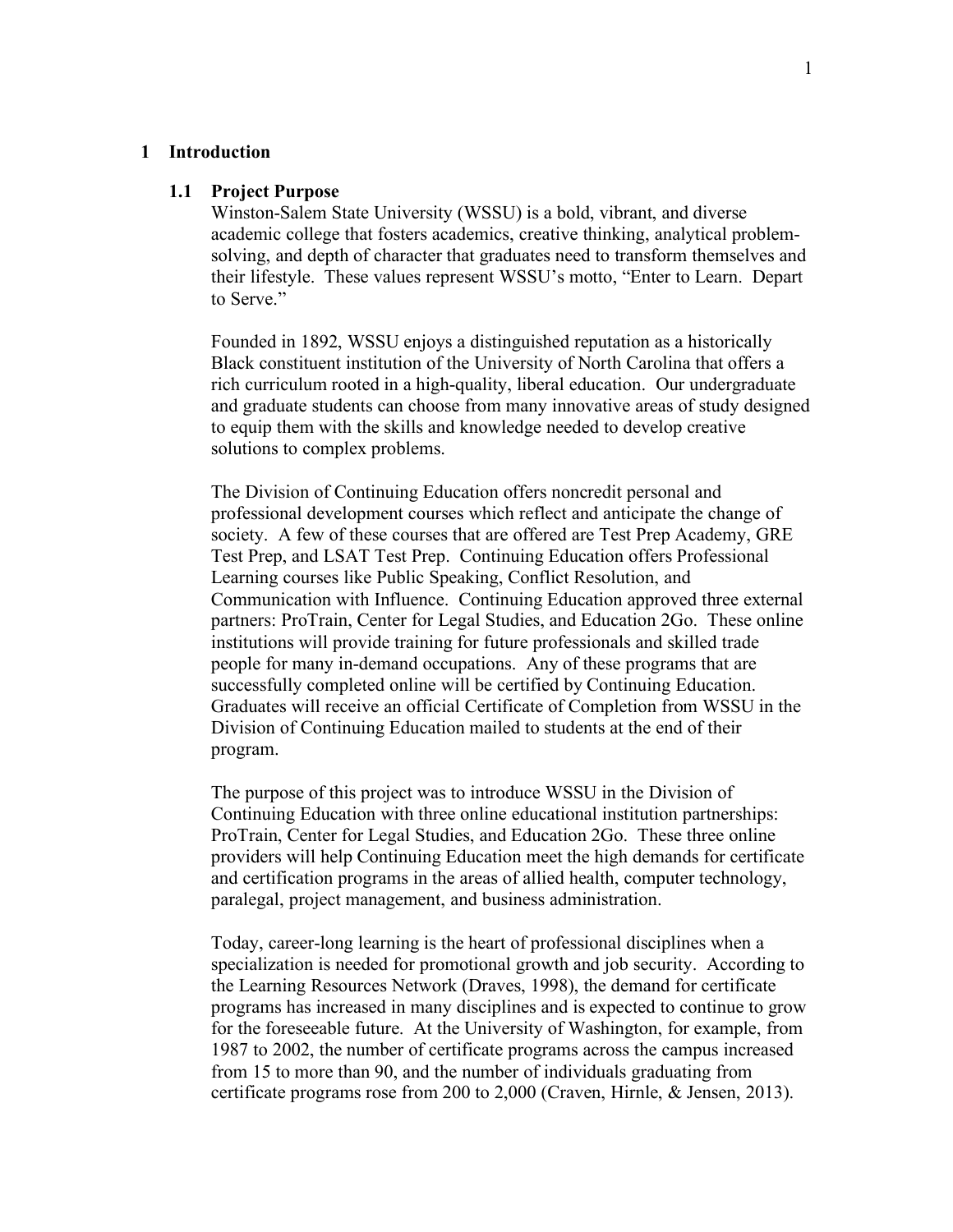Certificate programs have become more popular in recent years because they offer a way to advance skills, raise individual abilities and levels of confidence for mastering new learning, and an option for earning nonacademic credits and getting a jump start toward a certificate or certification (Irby, 1999; Kerka, 2000; Schuett, 2001). Typically, it takes 4 years to earn a bachelor's degree, approximately two years to earn an associate's degree, and certificate programs can often be completed in a year or less.

Even though the need for certificate programs is rising, continuing education providers should be wary of any new programs without careful planning. If a certificate program is well implemented, it can be successful; but it takes considerable time and, in some cases, requires a sizable financial investment. The strength of continuing education needs to match with the content of the certificate program that is offered. For example, if WSSU in the Division of Continuing Education wants to offer a certificate program in Certified Nursing Assistant (CNA), the depth of knowledge of the expert should align with the Nursing Department at WSSU.

#### **Final Organizational Benefits**

The organizational benefits for Continuing Education were realized in these areas:

- The creation of a new Continuing Education website that is now up and running. The website was completed with effective measure and sustainability.
- The Advisory Board was established for the partnership with ProTrain. The Board is still in place, and we approved to have partnerships with Center for Legal Studies and Education 2Go as our online educational providers for all our certificate and certification programs.
- The Advisory Board laid the foundation for the partnerships, and all parties agreed.
- We laid the foundation and secured the commitment between ProTrain, Center for Legal Studies, and Education 2Go with WSSU in the Division of Continuing Education.
- The Advisory Board implemented a marketing communication budget to increase the growth in certificates and certification programs. Continuing Education has a Facebook page and a Twitter account. Marketing printed flyers that were distributed throughout the community and online communications to all staff, current students, and alumni.

#### **Terminology and Definitions**

• **Career-long learning.** All learning activity undertaken throughout life, with the aim of improving knowledge, skills, and competences within a personal, civic, social, and/or employment-related perspective.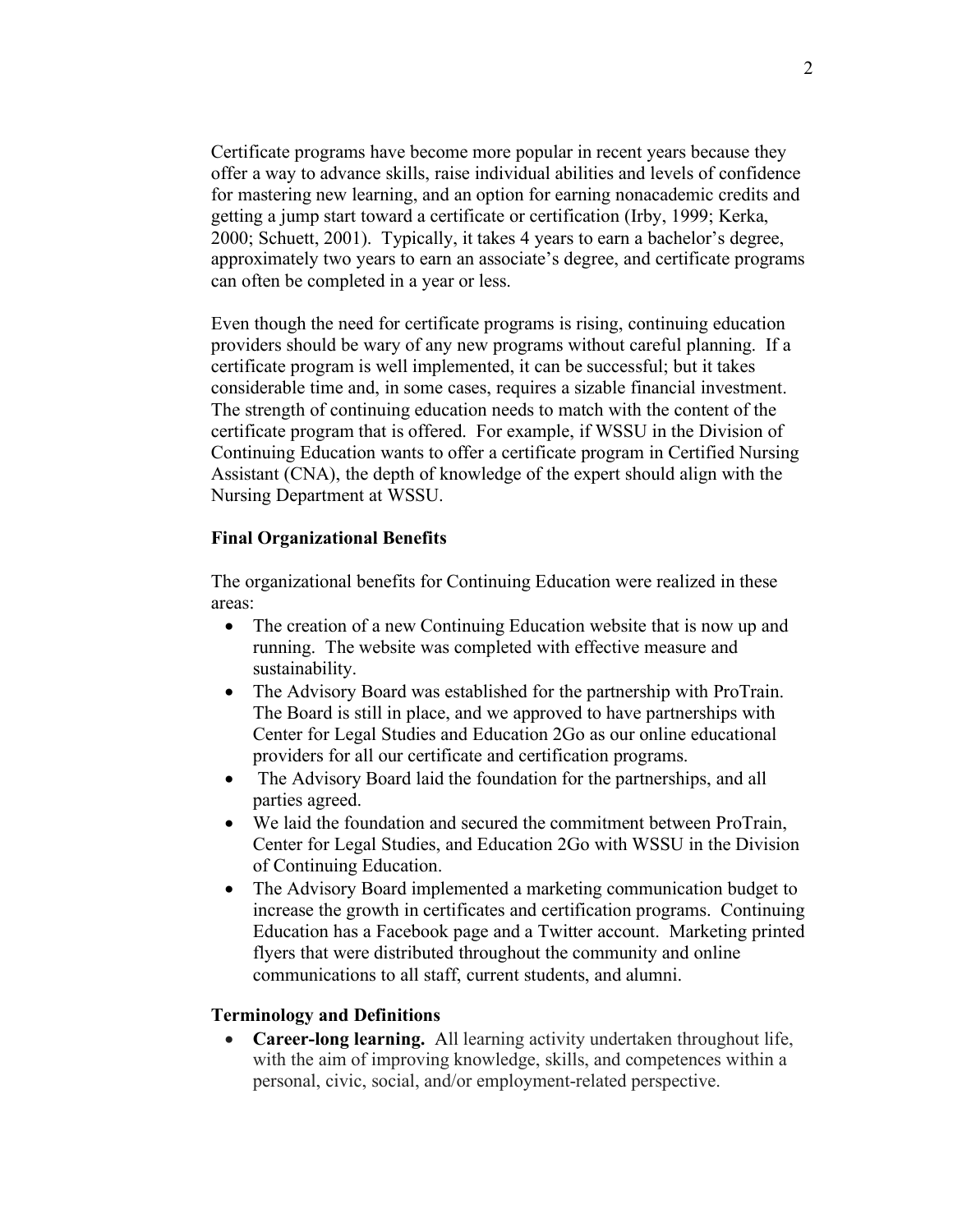3

- **Certificate program**. A certificate program can be a single course or a linked series of credit or noncredit courses that constitute a coherent body of study in a discipline.
- **Certification program**. Shorter than graduate degree programs and can usually be completed in less than 1 year on a full-time schedule. Some schools may allow students earning credits in a graduate certificate program to transfer those credits to a graduate degree program.
- **Professional discipline**. Professional life requires continued adherence to codes of conduct both within and beyond the workplace. They must each comply with the standards set by their professional regulatory bodies.
- **Professional learning**. A professional learning community is a method to foster collaborative learning among colleagues within a particular work environment or field.

## **1.2 Associated Documents**

## **1.3 Project Plan Maintenance**

The project plan was originally constructed in April 2017 under the approval of the Advisory Board at WSSU in the Division of Continuing Education. The partnership started with ProTrain LLC, an online educational institution for our certificates and certification programs in allied health. The partnership between ProTrain and Continuing Education increased revenues for noncredit programs. In February 2018, Continuing Education partnered with Center for Legal Studies and Education 2Go as new online educational providers to bring in additional certificates and certification programs in the areas of allied health, paralegal, computer technology, project management, and business administration. These new online partnerships will help give WSSU in the Division of Continuing Education a niche in career-long learning that will help serve the community. The updated project plan consists of the following:

- Laid the foundation for our two new partnerships.
- Secured the commitment between Education 2Go and Continuing Education to the project goals
- Secured the commitment between Center for Legal Studies and Continuing Education to the project goals
- Created a link from Continuing Education's website to Education 2Go
- Created a link from Continuing Education website to Center for Legal Studies
- WSSU in the Division of Continuing Education introduced Center for Legal Studies and Education 2Go in our weekly ConEd email newsletter
- WSSU in the Division of Continuing Education introduced Center for Legal Studies and Education 2Go in our weekly WSSU Campus Announcements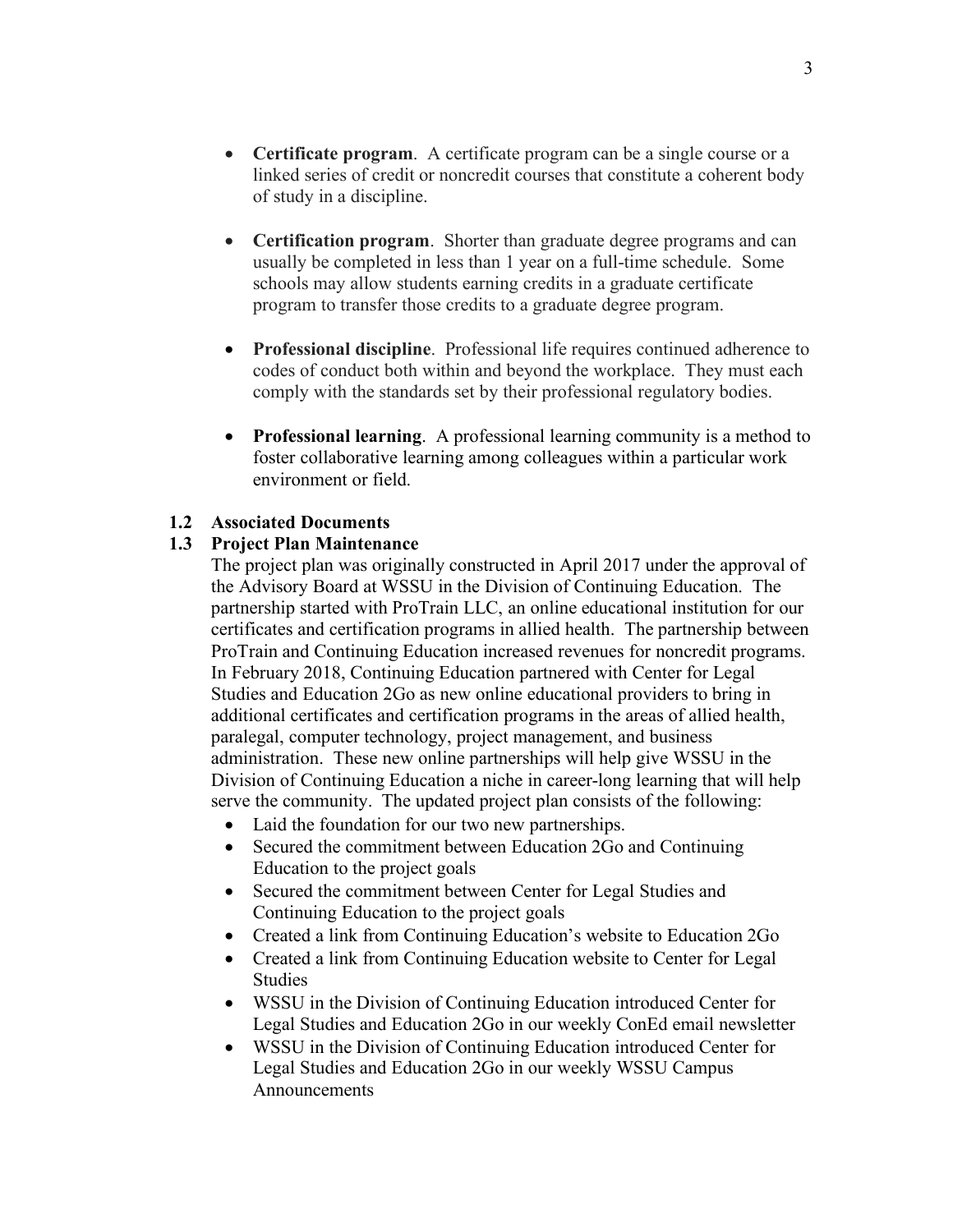#### **2 Project Scope**

## **2.1 Outline of Partnering Organization's Objectives**

#### **2.1.1 Objectives**

- Created a new Continuing Education website that will appeal more to students/potential students
- Established an Advisory Board for the partnerships with ProTrain
- Laid the foundation for the partnership
- Secured the commitment between ProTrain, and Continuing Education to the project goals
- Standardization of all processes between ProTrain, and Continuing Education
- Executed a market penetration strategy to increase growth
- Focused the communication efforts on engaging stakeholders to take action on behalf of potential new students
- Laid the foundation for our two new partnerships
- Secured the commitment between Center for Legal Studies and Continuing Education to the project goals
- Secured the commitment between Education 2Go and Continuing Education to the project goals

**Specific** – Online educational programs for noncredit courses in allied health are no longer valid. Continuing Education extended the curriculum to include all certificate and certification programs with our partnership with ProTrain, an online educational institution. The following year, we looked at two more online educational institutions for our certificate and certification programs to make our career-long learning more marketable, Center for Legal Studies and Education 2Go.

**Measurable** - The partnerships with our online providers are now on Winston-Salem State University's website. Consequently, students have a choice to go on the website and register for a certificate or certification program.

**Attainable** – Continuing Education has met and achieved its goals with a partnership with ProTrain. The Advisory Board approved Center for Legal Studies and Education 2Go to bring in additional certificate and certification programs that will attract more students in the area of allied health, computer technology, paralegal, and business administration.

**Realistic** – The partnerships with ProTrain, Center for Legal Studies, and Education 2Go on WSSU in the Division of Continuing Education website will cause students to enroll into one of these online providers. We did see an increase from 10 to 18 students when we added on Center for Legal Studies and Education 2Go.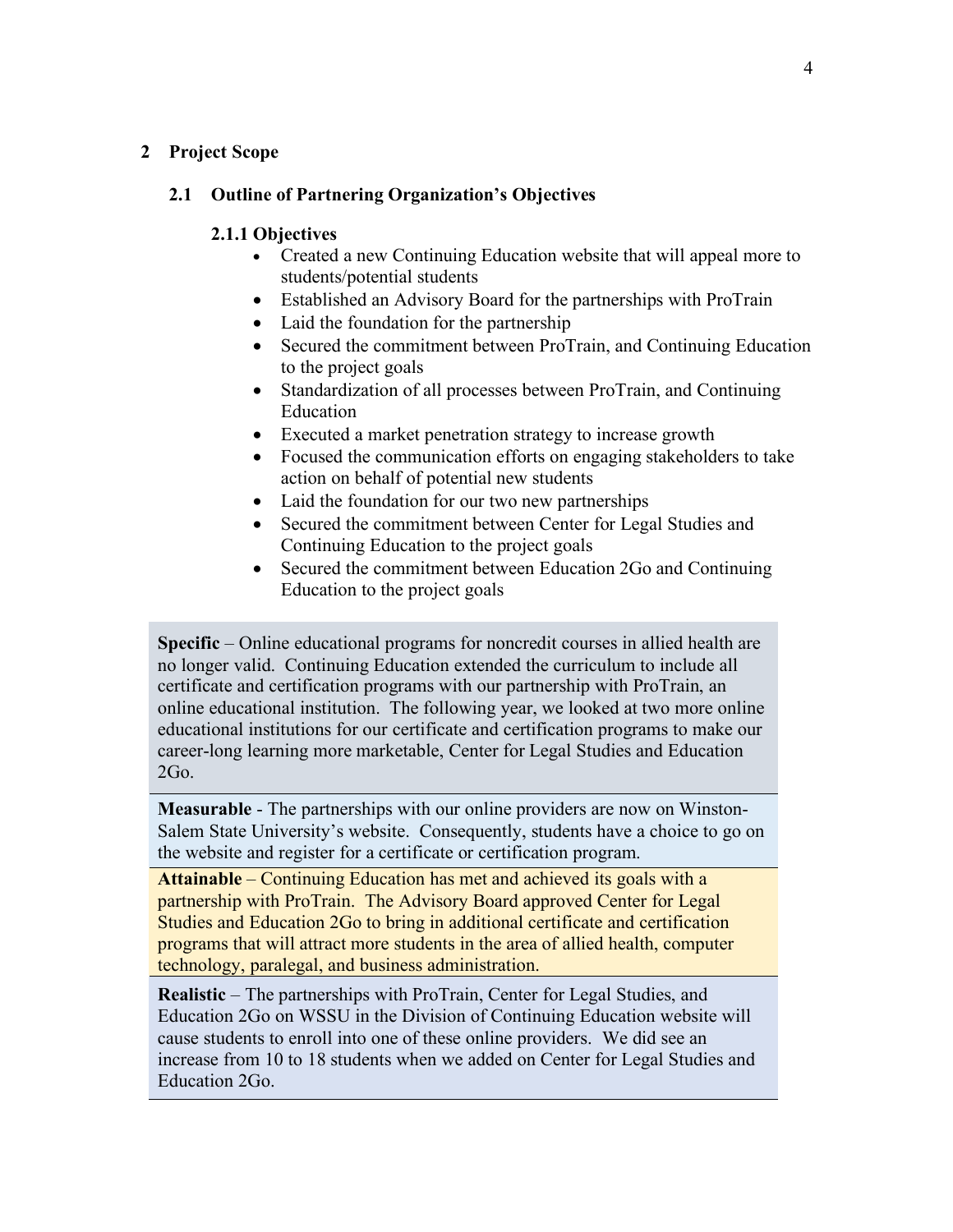**Time-Bound** – The start date was effective January 2017, and we stayed on course. The plan to market the certificate programs with an enrollment of 100 for August 2018 was pushed back to December 2018.

#### **2.1.2 Success Criteria**

Noncredit certificate and certification programs at WSSU in the Division of Continuing Education will help students achieve their learning objectives and competencies. If students want to complete a certificate program, Continuing Education offers a variety of options. This means that no matter what students wish to study, from allied health to computer technology, they can find online certificate and certification programs they need.

#### **2.1.3 Risks**

The purpose of this project was to mitigate risks with our online educational institutions. The major risks were (a) unfavorable partnership between Continuing Education and ProTrain, Center for Legal Studies, or Education 2Go, (b) Information Technology and related courses through the online portal, (c) system failure occurrence probability, (d) system vulnerabilities, and (e) existing controls to reduce risks.

#### **2.2 Outline of Student's Objectives**

#### **2.2.1 Objectives**

- The creation of a new WSSU Continuing Education website that is now up and running. The website was completed with effective measure and sustainability.
- The Advisory Board was established for the partnership with ProTrain. This Board is still in place, and we approved to have a partnership with ProTrain as an online educational institution for all our certificate and certification programs.
- The Advisory Board laid the foundation for the partnership, and all parties agreed.
- We also laid the foundation and secured the commitment between ProTrain and Continuing Education.
- The Advisory Board did implement a marketing communication budget to increase the growth in certificate and certification programs. Continuing Education has a Facebook page and a Twitter account. Marketing printed flyers that were distributed throughout the community and online communications to all staff, current students, and alumni.
- The Advisory Board approved two new online educational institutions: Center for Legal Studies and Education 2Go. These two online providers will give Continuing Education more options in other areas of study.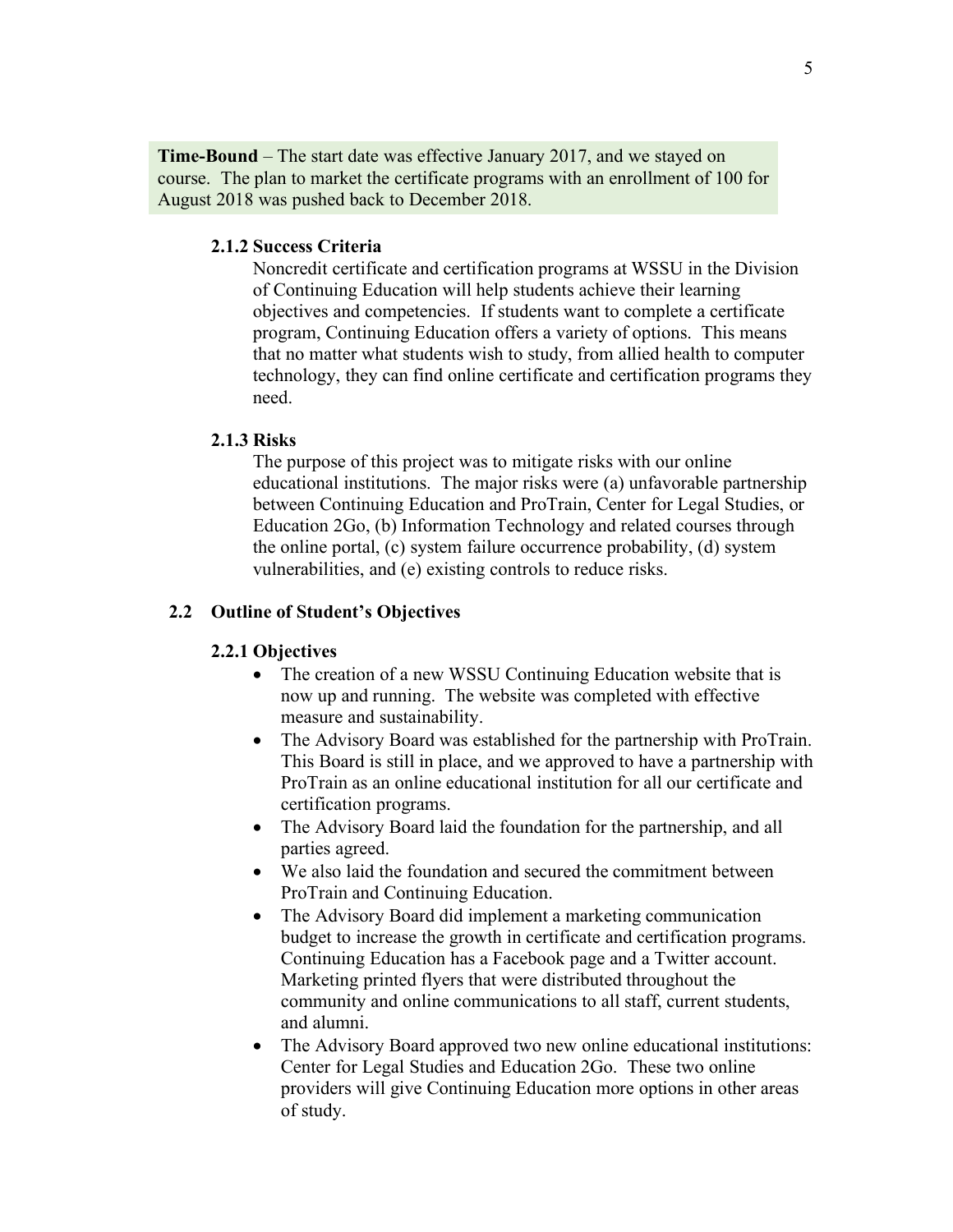#### **2.2.2 Success Criteria**

The success criteria of this project were measured based on the number of students enrolled in a certificate or certification program through Continuing Education's website. Students will go to the website to register for a certificate or certification program through ProTrain, Center for Legal Studies, or Education 2Go.

#### **2.2.3 Risks**

- IT and related courses through the online portal
- Unfavorable partnership between Continuing Education and all online providers
- Schedule and timeline
- Whether the admissions applications are stored or transmit critical or private information
- Skill sets
- System failure occurrence probability
- Resource availability
- Ownership of data and/or application

# **2.3 Definitive Scope Statement**

This project consisted of creating curriculums for noncredit courses; creating a new Continuing Education website that will appeal more to students/potential students; forming an Advisory Board that will help in the decision-making for new partnerships; and forming these partnerships with online educational providers such as ProTrain, Center for Legal Studies, and Education 2Go. These online institutions will help Continuing Education maintain our careerlong learning by providing certificate and certification programs; providers will help Continuing Education maintain our registration process and course offerings in areas of allied health, computer technology, paralegal, project management, and business administration. The project will be completed by December 2018. Modules of curriculums in noncredit courses will only be online courses deliverables.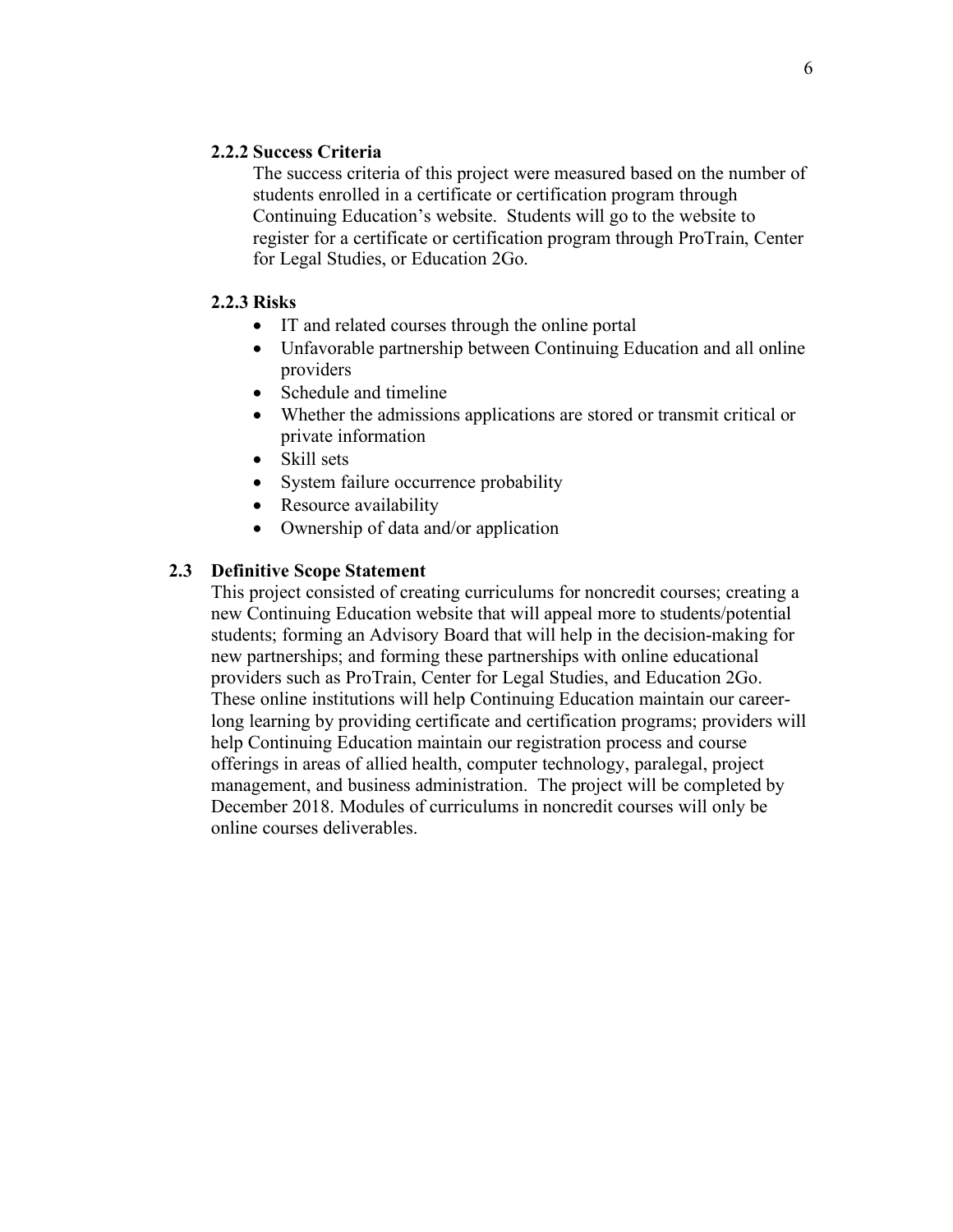#### **3 Deliverables**

#### **3.1 To Partnering Organization**

| <b>Deliverable</b>                                         | <b>Due Date</b>                 |
|------------------------------------------------------------|---------------------------------|
| <b>New Website:</b> Developed a new Continuing             | Completed in December 2016      |
| Education website. The website was completed with          |                                 |
| effective measure and sustainability.                      |                                 |
| <b>Board:</b> Created Continuing Education Advisory        | Completed October 2016          |
| Board. The Advisory Board met monthly to review            | This was discussed and approved |
| and discuss using ProTrain as an Online Educational        | in October 2016.                |
| Institution for certificate and certification programs.    |                                 |
| <b>Partnership:</b> Created the partnership between WSSU   | February 2017-April, 2017       |
| in the Division of Continuing Education and ProTrain       |                                 |
| Created the marketing processed: Continuing                | Completed March 2017            |
| Education has implemented marketing communication          |                                 |
| to increase growth in online certificate and certification |                                 |
| programs                                                   |                                 |
| Laid the foundation for two new partnerships:              | Completed February 2018         |
| Continuing education moved into partnerships with          |                                 |
| two new online institutions (Center for Legal Studies      |                                 |
| and Education 2Go) to offer various certificate and        |                                 |
| certification programs.                                    |                                 |
| <b>Budget:</b>                                             | Completed February 2018         |
| Financial budgets outlined for Continuing Education        |                                 |

#### **3.2 From Student**

Once a student registers in an online continuing education program through WSSU Continuing Education website, the online institution will provide the material, instructor, and customer service. Any of these programs that are successfully completed online will be certified by Continuing Education. Graduates will receive an official Certificate of Completion from WSSU in the Division of Continuing Education mailed to students at the end of their program.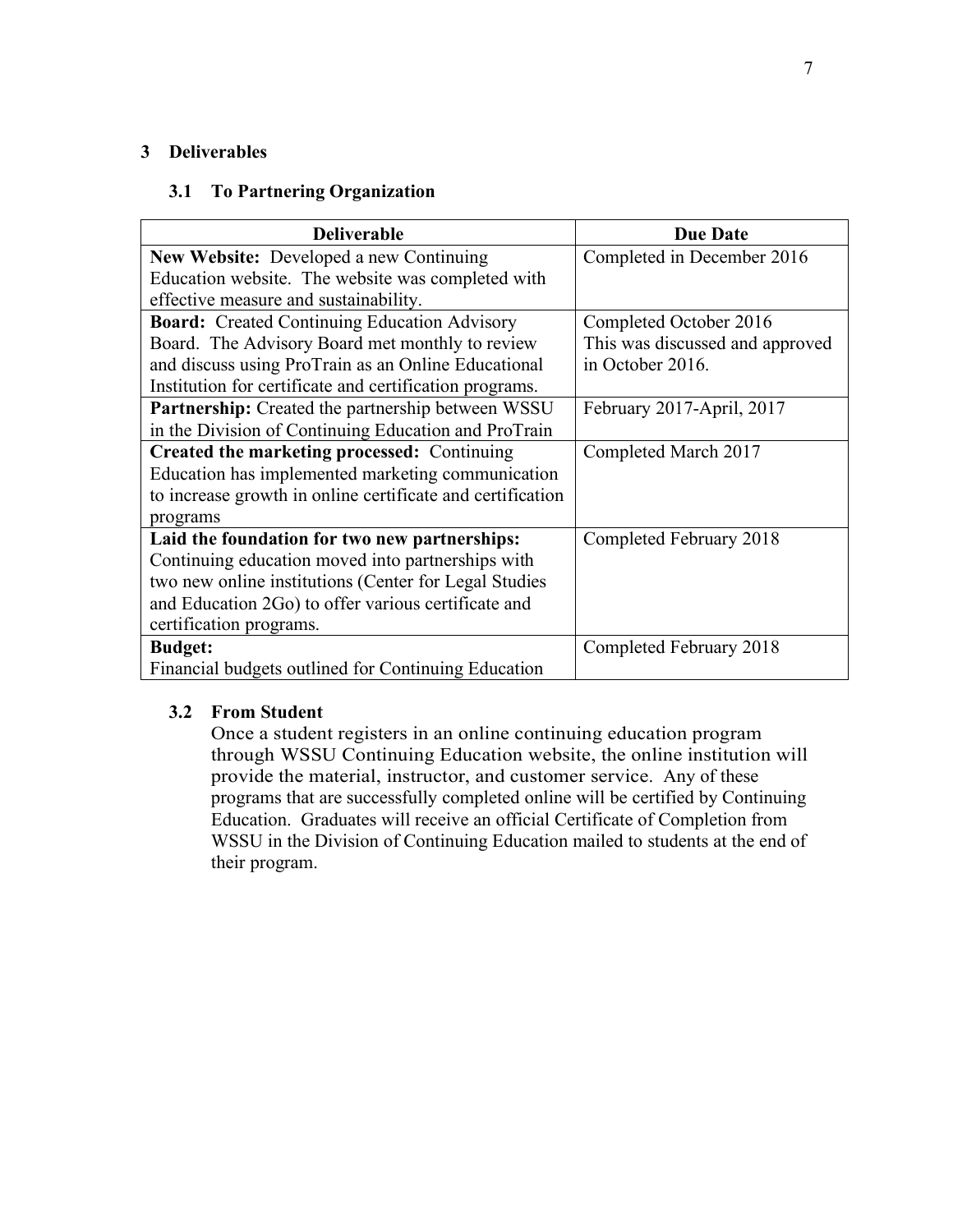#### **4 Project Approach**

#### **4.1 Project Lifecycle Processes**

The project plan was originally constructed in April 2017 under the approval of the Advisory Board at WSSU in the Division of Continuing Education. The partnership started with ProTrain LLC, an online educational institution for our certificate and certification programs in allied health. The partnership between ProTrain and Continuing Education will increase revenues for noncredit programs. In February 2018, Continuing Education partnered with Center for Legal Studies and Education 2Go as new online educational providers to bring in additional certificate and certification programs in the areas of allied health, computer technology, paralegal, project management, and business administration. These new online partnerships will give WSSU in the Division of Continuing Education a niche in career-long learning that will help serve the community. The updated project plans consist of

- Laid the foundation for our two new partnerships
- Secured the commitment between Education 2Go and Continuing Education to the project goals
- Secured the commitment between Center for Legal Studies and Continuing Education to the project goals
- Created a link from Continuing Education's website to Education 2Go
- Created a link from Continuing Education website to Center for Legal Studies
- WSSU in the Division of Continuing Education introduced Center for Legal Studies and Education 2Go in our weekly ConEd email newsletter
- WSSU in the Division of Continuing Education introduced Center for Legal Studies and Education 2Go in our weekly WSSU Campus Announcements

#### **4.2 Project Management Processes**

- Continuing Education will continue to market and enroll students in ProTrain, Center for Legal Studies, and Education 2Go through the Continuing Education website.
- Weekly reports will be generated to track growth with each online provider.
- ProTrain, Center for Legal Studies, and Education 2Go handle all the online training, and Continuing Education provides the certificate of completion once a student finishes his or her certificate or certification program.

#### **4.3 Project Support Processes**

- Continuing Education will sustain its partnership with Information Technology (IT) to update ProTrain, Center for Legal Studies, and Education 2Go websites on Continuing Education's website as needed.
- IT will monitor the Continuing Education's website for errors in the webpage links and fix as needed.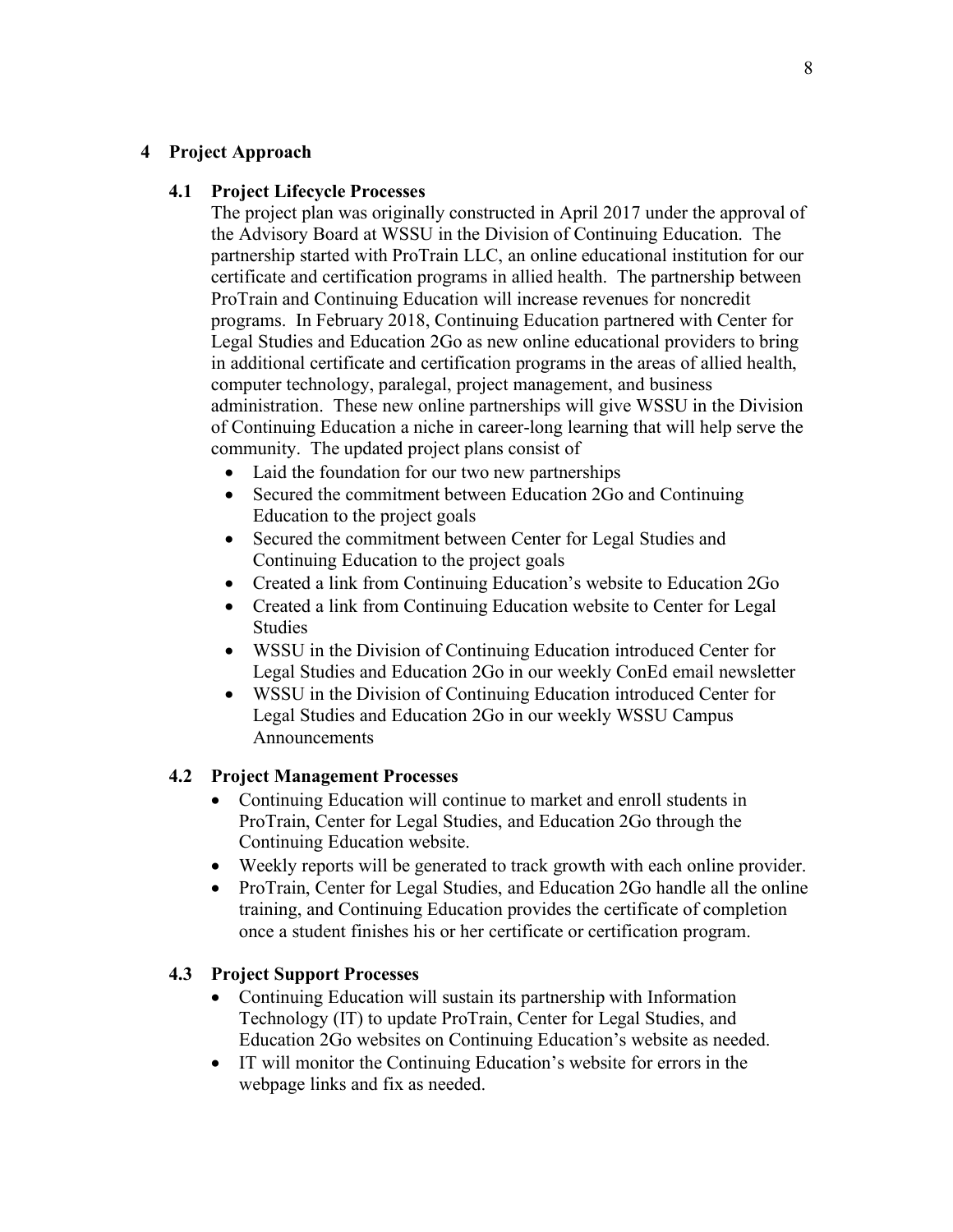#### **4.4 Organization**

#### **4.4.1 Project Team**

In October 2016, WSSU in the Division of Continuing Education established an Advisory Board to help Continuing Education with new educational programs. We have defined roles of each board member and set up monthly meetings.

#### **4.4.2 Mapping between WSSU in the Division of Continuing Education and our Online Educational Providers ProTrain, Center for Legal Studies, and Education 2Go**

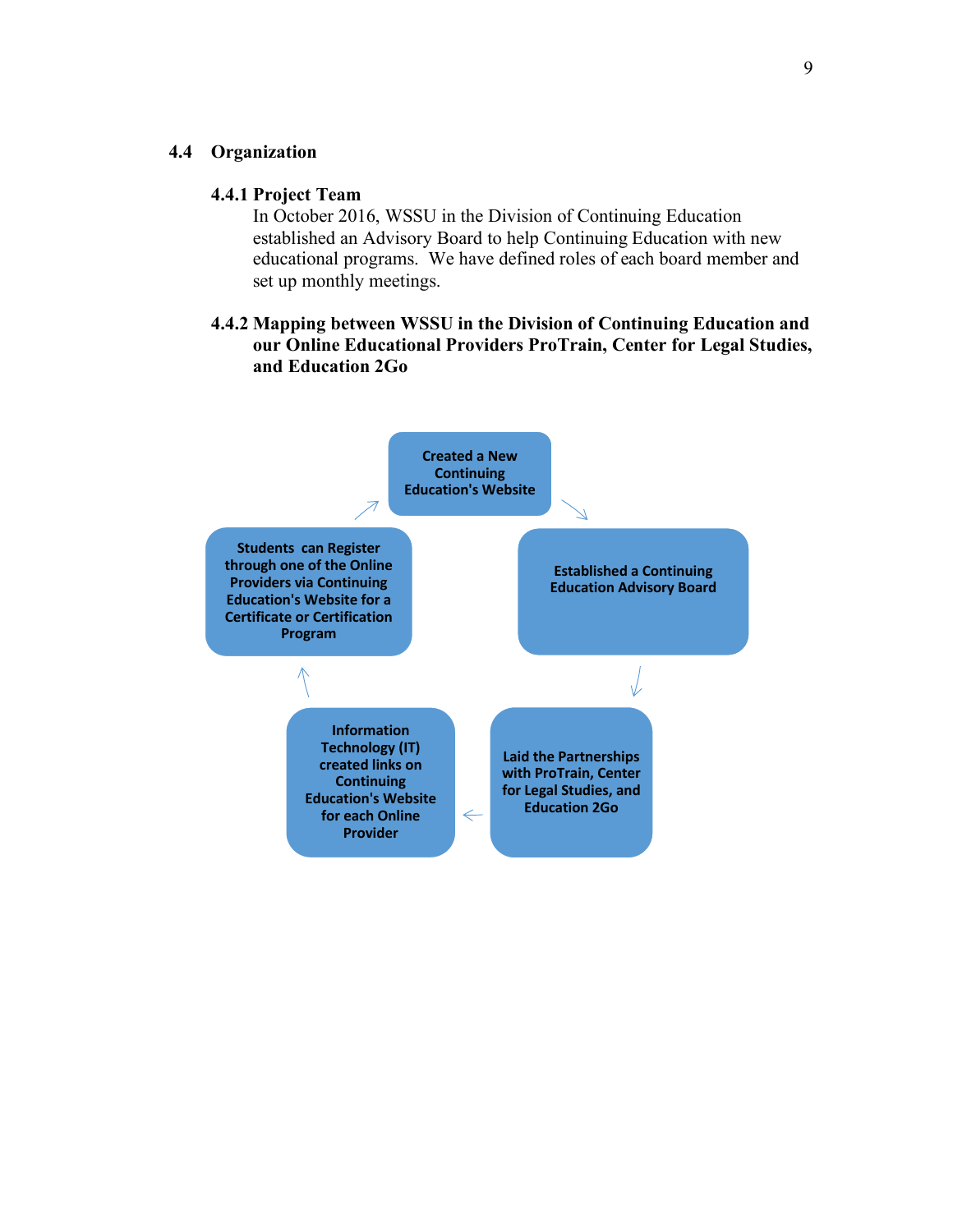#### **5 Communications Plan**

| <b>Communication Plan</b> |                                           |                                     |  |  |
|---------------------------|-------------------------------------------|-------------------------------------|--|--|
|                           | <i>Prepared for:</i> Continuing Education | <i>Prepared by: Patricia Oliver</i> |  |  |

#### **This Communications Plan sets two primary goals:**

- 1. Create a new website for Continuing Education that will appeal more to students/potential students
- 2. Focus the communication efforts on engaging stakeholders to take action on behalf of potential new students

#### **Target Audiences**

## **ProTrain, Center for Legal Studies, and Education 2Go to partnered with Continuing Education in certificate and certification programs.**

Target audiences:

Students, potential students, employers, community leaders, neighbors, community members and federal, regional, and local governments

## **Values/concerns of target audiences:**

- o Switching from traditional classroom to computer-based training in a virtual classroom
- o Not provided with high bandwidth or a strong internet connection that online courses require
- o Lack of computer literacy
- o Time management
- o Self-motivation

**Value message**: Students are attracted to career-long learning because of its flexibility to online education; however, many students encounter serious challenges that prevent them from completing their courses successfully.

**Vision message**: If students want to complete a certificate program, WSSU in the Division of Continuing Education offers a variety of options. This means that no matter what students wish to study, from nursing to project management, they can find online certificate and certification programs they need.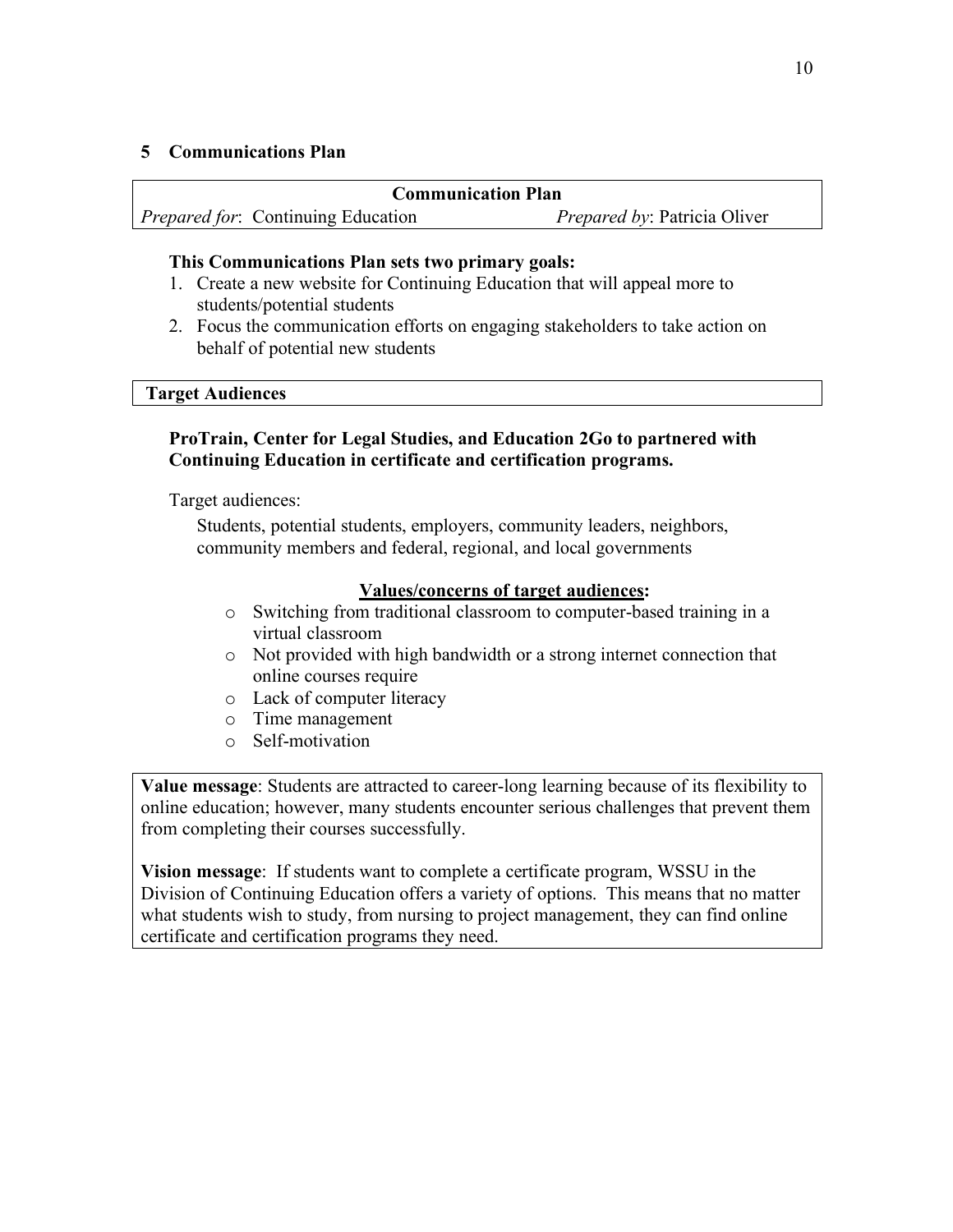## **Timeline**

**Step 1:** Developed a new Continuing Education website. The website was completed with effective measure and sustainability. This was completed in December 2016.

**Step 2:** Created Continuing Education Advisory Board. This was completed in October 2016.

**Step 3:** The Advisory Board met monthly to review and discuss using ProTrain as an online educational provider for certificate and certification programs. This was discussed in October 2016.

**Step 4:** WSSU in the Division of Continuing Education and ProTrain, and online educational institution have formed a strategic partnership in certificate and certification programs in allied health. This was completed in April 2017.

**Step 5:** Continuing Education has implemented marketing communication to increase the growth in its online certificate and certification programs. We are primarily targeting Facebook users, Twitter users, meeting and conference materials, marketing and sales tools, and online communication. This was completed in March 2017.

**Step 6:** WSSU in the Division of Continuing Education moved into partnerships with two online providers (Center for Legal Studies and Education 2Go) to offer various certificate and certification programs. This was completed in February 2018.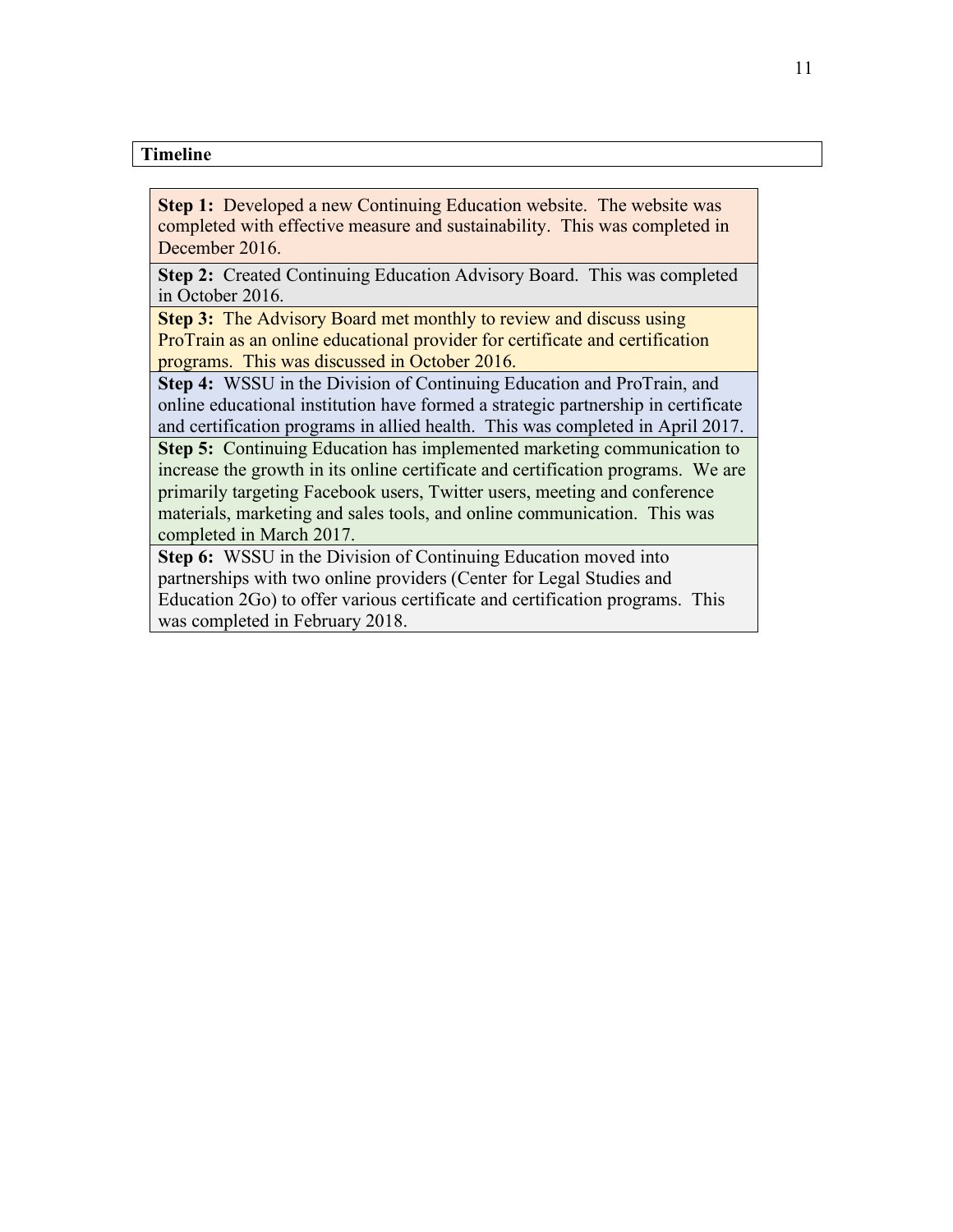#### **6 Work Plan**

## **6.1 Work Breakdown Structure**

- Developed a new Continuing Education website established by Director, Project Manager, Information Technology, and Consultant for the project
- Continuing Education Advisory Board created by Director of Continuing Education
- Presentation (Partnership with ProTrain) delivered to the group by the Consultant for the project
- Presentation from Betty Gardner, Owner of ProTrain, for Partnership with Continuing Education to the Advisory Board
- Program Infrastructure: Created Link to ProTrain's Website by Information Technology
- Developed a Curriculum for Healthcare: Completed by the Director, Project Manager, and ProTrain
- Created Database with Addresses and Zip Codes: ConEd Email Newsletter Implemented by Marketing Department
- Funding Strategy: Developed Project Budget and Funding Strategy Plan: Initiate Formation of Partnership with ProTrain by the Director and CEO of ProTrain
- Added Center for Legal Studies and Education 2Go as new online providers for certificate and certification program. This was approved by the Advisory Board.
- Open up ProTrain curriculum for all certificate and certification programs. This was approved by the Advisory Board.
- Created links to Center for Legal Studies and Education 2Go on Continuing Education Website. This was Created by Information Technology.
- Continue Registration through WSSU Continuing Education Website. The goal is 25 by December 2018 by the Consultant of the Project.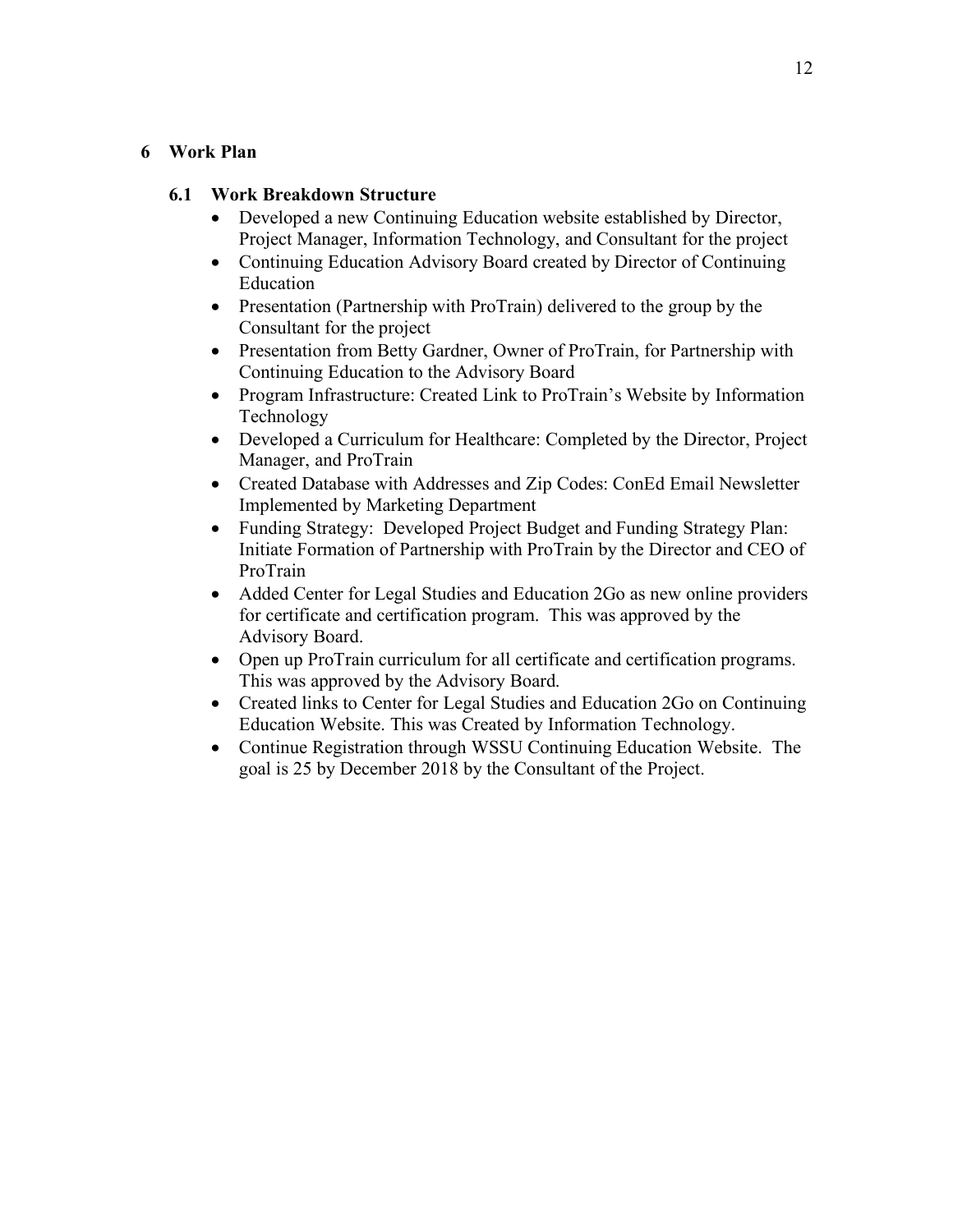# **6.2 Resources**

|                | <b>Task</b>                                                                                 | <b>Assigned To</b>                           | <b>Start Date</b>   | <b>End Date</b> | Oct-Dec<br>2016 | Jan-Jun<br>2017 | Jul-Dec<br>2018 |
|----------------|---------------------------------------------------------------------------------------------|----------------------------------------------|---------------------|-----------------|-----------------|-----------------|-----------------|
| $\mathbf{1}$   | Developed a New Continuing<br><b>Education Website</b>                                      | Project Manager,<br>IT, and Consultant       | 16-Dec<br>$16$ -Oct |                 |                 |                 |                 |
| 1.1            | <b>Continuing Education Advisory</b><br>Board                                               | Director                                     | $16$ -Oct           | $16$ -Oct       |                 |                 |                 |
| 1.2            | Presentation to Advisory Board<br>for New Partnership                                       | Consultant for the<br>Project                | $17-Feb$            | 17-Feb          |                 |                 |                 |
| 1.3            | ProTrain Delivered Presentation<br>on their Programs                                        | <b>Advisory Board</b>                        | 17-Feb              | 17-Feb          |                 |                 |                 |
| 1.4            | Lay the Foundation for the<br>Partnership                                                   | <b>Advisory Board</b><br>and ProTrain        | 17-Feb              | 17-Feb          |                 |                 |                 |
| 1.5            | Secure the Commitment with<br>ProTrain                                                      | <b>Advisory Board</b>                        | 17-Feb              | 17-Feb          |                 |                 |                 |
| 1.6            | <b>Standardization of All Processes</b>                                                     | <b>Advisory Board</b><br>and ProTrain        | $17-Feb$            | 17-Feb          |                 |                 |                 |
| 1.7            | Program Infrastructure: Created<br>Link to ProTrain                                         | Information<br>Technology                    | $17-Feb$            | 17-Feb          |                 |                 |                 |
| 1.8            | Developed a Curriculum for<br>Healthcare                                                    | Director, Project<br>Manager and<br>ProTrain | 17-Feb              | 17-Feb          |                 |                 |                 |
| $\overline{2}$ | Created Database with Addresses<br>and Zip Codes                                            | Marketing<br>Department                      | 17-Mar              | $17-Apr$        |                 |                 |                 |
| 2.1            | Funding Strategy: Developed<br>Project Budget                                               | Director and<br>ProTrain                     | $17-Mar$            | $17-Apr$        |                 |                 |                 |
| $\mathbf{3}$   | Approved the Partnerships with<br>two New Online Providers                                  | <b>Advisory Board</b>                        | 18-Jan              | 18-Feb          |                 |                 |                 |
| 3.1            | Created a Link from Center for<br>Legal Studies to Continuing<br><b>Education's Website</b> | Information<br>Technology                    | 18-Feb              | 18-Feb          |                 |                 |                 |
| 3.2            | Created a link from Education<br>2Go to Continuing Education's<br>Website                   | Information<br>Technology                    | 18-Feb              | 18-Feb          |                 |                 |                 |
| 3.3            | Open up ProTrain Curriculum for<br>all Certificate and Certification<br>programs            | <b>Advisory Board</b>                        | 18-Mar              | 18-Mar          |                 |                 |                 |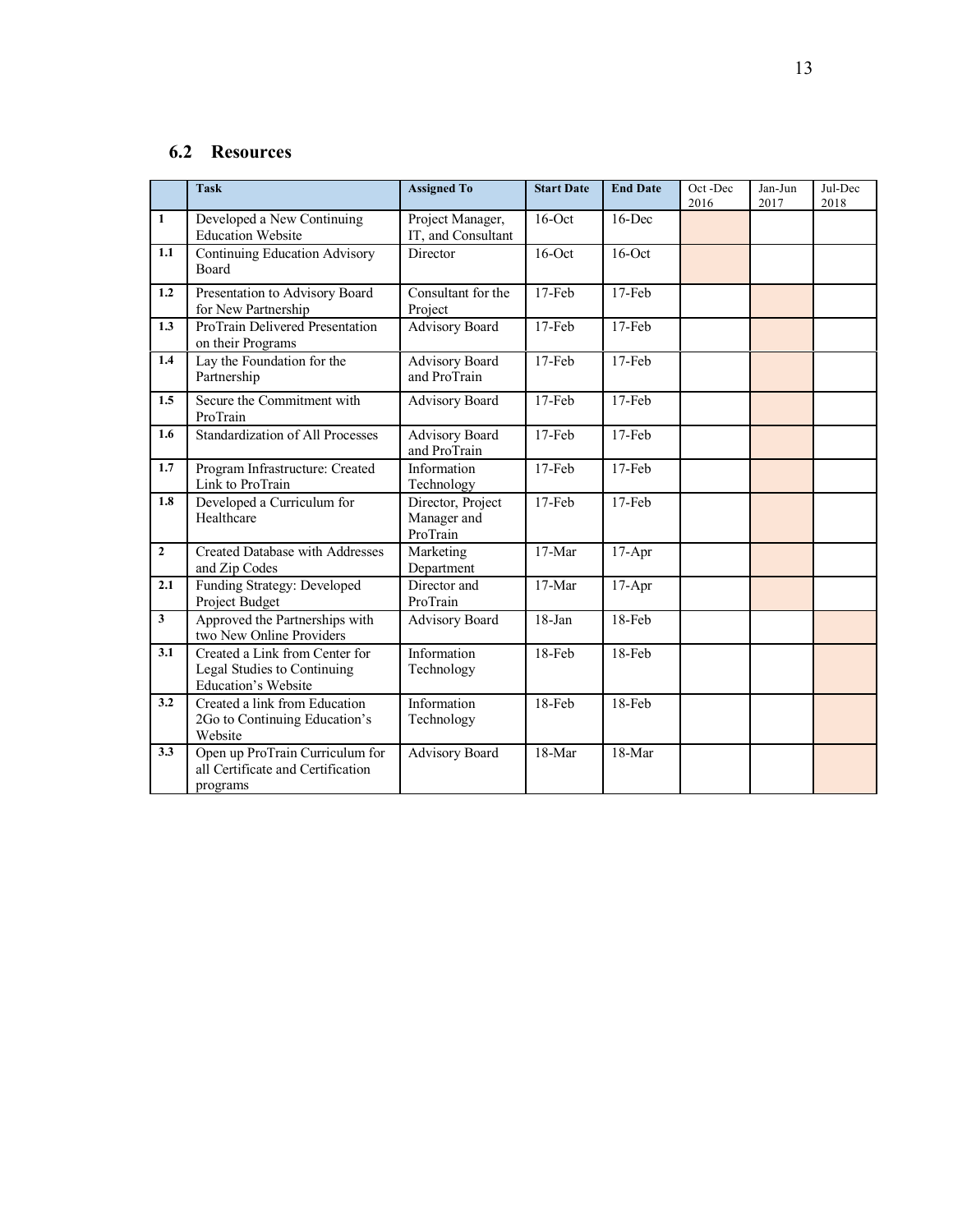# **7 Milestones**

| <b>Milestone</b> | <b>Title</b>                                                         |
|------------------|----------------------------------------------------------------------|
| <b>Number</b>    |                                                                      |
|                  | Creating the Plan and Purpose for Career Long Learning               |
| $\overline{2}$   | Defining Project Scope                                               |
| $\overline{3}$   | Implementation of SMART Goals and Timeline                           |
| $\overline{4}$   | Partnership Between ProTrain and WSSU in the Division of             |
|                  | Continuing Education                                                 |
| 5                | Defining Risk Assessment with ProTrain                               |
| 6                | Redefining Project Scope                                             |
| $\overline{7}$   | Defining Project Plan that Includes Detailed Strategies, Activities, |
|                  | Timelines, and Up-to-Date Outcomes and Results                       |
| 8                | Defining the Financial Budget and Deliver the Consulting Project     |
|                  | Objectives and Benefits                                              |
| 9                | Defining Quality Assurance Plan that includes two new                |
|                  | Partnerships with Continuing Education; Center for Legal Studies,    |
|                  | and Education 2Go                                                    |
| 10               | Redefining my SMART Goals and Timeline                               |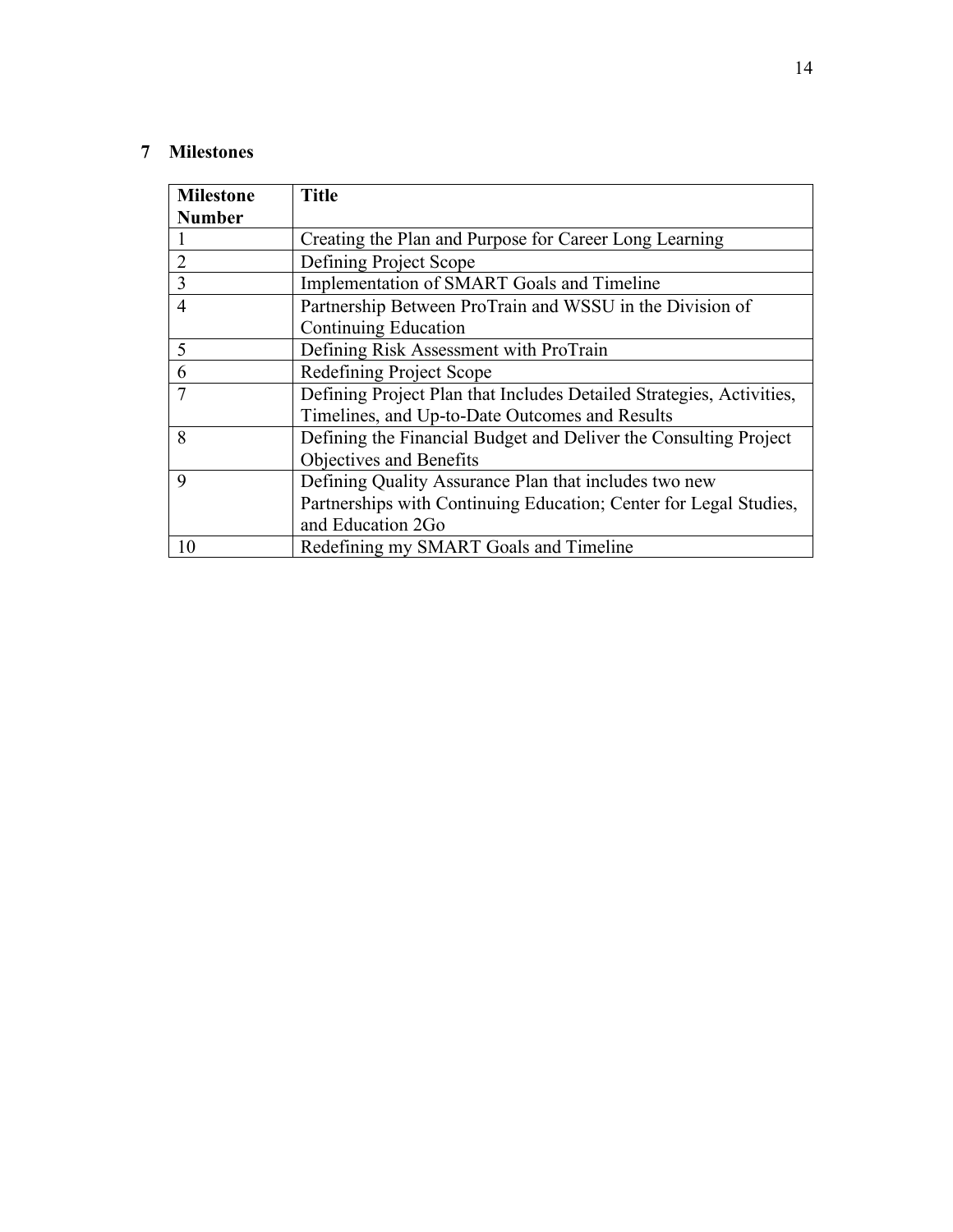# **8 Metrics and Results**

Purpose: WSSU in the Division of Continuing Education will partner with ProTrain, Center for Legal Studies, and Education 2Go as our online educational providers for our certificate and certification programs.

| <b>Objectives</b>                                                                     | Priority | <b>Responsibility</b><br>Person (s)     | <b>Begin</b>  |          | <b>Completed Deliverables</b>                                                                                              |
|---------------------------------------------------------------------------------------|----------|-----------------------------------------|---------------|----------|----------------------------------------------------------------------------------------------------------------------------|
| <b>Created a New Continuing</b><br><b>Education Website</b>                           | H        | <b>Candidate</b><br><b>Project Team</b> | Oct-16 Dec-16 |          | Created a new website for<br><b>Continuing Education that will</b><br>Appeal more to<br><b>Students/Potential Students</b> |
| <b>Established an Advisory</b><br>Board                                               | H        | Continuing<br>Education                 | Oct-16 Oct-16 |          | <b>Created an Advisory Board to</b><br><b>Help with New Educational</b><br>Programs                                        |
| <b>Created the Partnership</b><br>between ProTrain and<br><b>Continuing Education</b> | H        | Advisory Board Jan-17                   |               | $Apr-17$ | Created Link to ProTrain's<br><b>Website</b>                                                                               |
| <b>Created the Marketing</b><br>Processed                                             | H        | Advisory Board Feb-17 Mar-17            |               |          | Continuing Education has<br>Implemented Marketing<br>Communication to Increase<br>Growth                                   |
| Laid the Foundation for<br>Two New Partnership                                        | H        | Advisory Board Jan-18 Feb-18            |               |          | Two New Partnerships with<br>Online institutions; Center for<br>Legal Studies, and Education 2Go                           |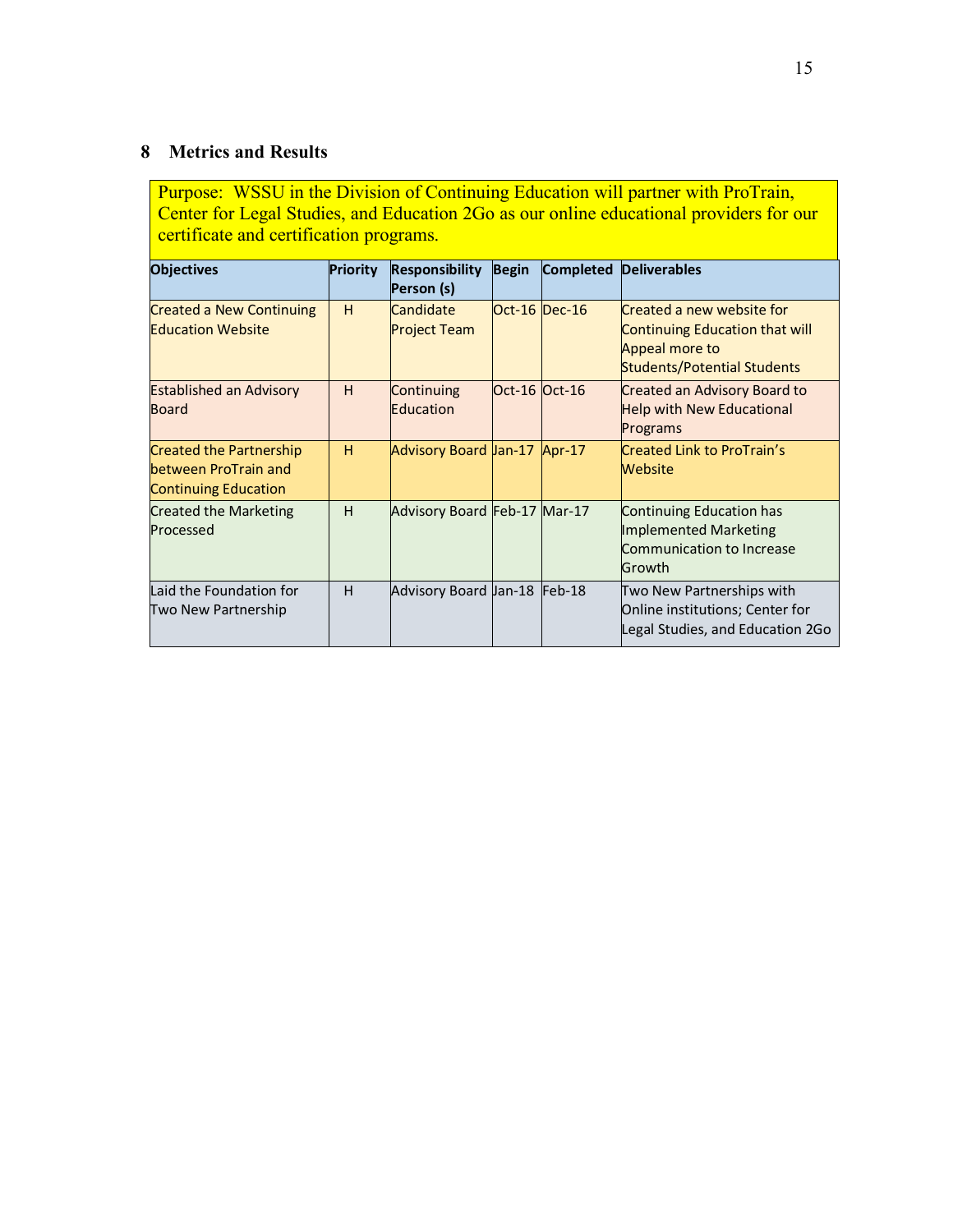## **9 Risks, Constraints, Assumptions**

#### **9.1 Risks**

*High:* Ratings classified as high pose a threat to the organization and require plans of action to prevent the issue from growing into detrimental situations.

*Medium:* Ratings classified as medium tend to have the potential to increase and have an impact on the staff, students, and university.

Low: Ratings classified as low will have little incentive to draw up a contingency plan.

| <b>Risk Description</b>                                                                                | <b>Risk</b><br><b>Assessment</b><br>Plan | <b>Mitigation Plan</b>                                                                                                                  |
|--------------------------------------------------------------------------------------------------------|------------------------------------------|-----------------------------------------------------------------------------------------------------------------------------------------|
| 1) IT and related courses<br>through the online portal                                                 | 2. High                                  | Each online provider will monitor<br>its system to make sure Continuing<br>Education has access to their<br>website.                    |
| 2) Unfavorable partnership<br>between Continuing Education<br>and each online providers                | 1. High                                  | All educational providers must<br>contact Continuing Education with<br>any updates to their website or<br>changes to their institution. |
| 3) Schedule and timeline                                                                               | 2. Low                                   |                                                                                                                                         |
| 3) Whether the admissions<br>applications are stored or<br>transmit critical or private<br>information | 1. High                                  | All admissions applications for<br>registrations will be handle by each<br>educational institution.                                     |
| 4) Skill sets                                                                                          | 2. Medium                                | All customers that goes through the<br>website should have computer<br>knowledge                                                        |
| 5) System failure occurrence<br>probability                                                            | 1. High                                  | Each educational provider must<br>contact Continuing Education with<br>notification of system problems or<br>concerns.                  |
| 6) Resource availability                                                                               | 1. High                                  | Tuitions and fees have been<br>calculated for each course and                                                                           |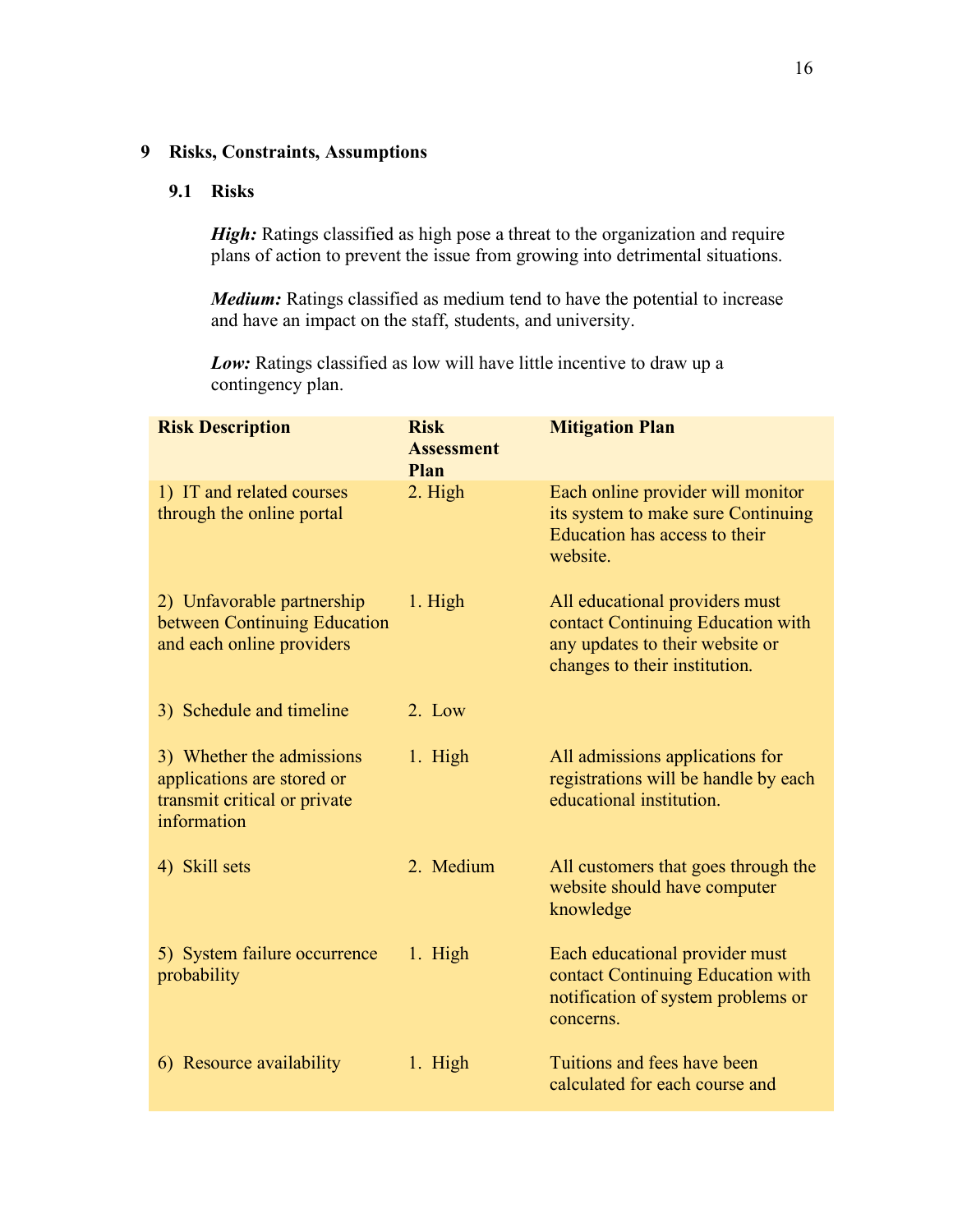Continuing Education will receive 18% per registration

7.) Ownership of data and/or application 1. Low

#### **9.2 Constraints**

- **1) Project funding sources are limited, with no contingency.** WSSU is a state-funded institution. The finances that are needed for partnerships with ProTrain, Center for Legal Studies, and Education 2Go will help underwrite the University website, newspaper ads, radio, and social media.
- **2) Due to the nature of information technology, resource availability was inconsistent.** Problems did occur with Continuing Education's website. For example, the website was down which caused potential students to not register. Consequently, there were delays in enrollment and projection of tuition and fees.

#### **9.3 Assumptions**

- **1) Continuing Education will continue to use ProTrain, Center for Legal Studies, and Education 2Go as education providers.** WSSU will continue the strategic partnerships between Continuing Education and ProTrain, Center for Legal Studies, and Education 2Go. Career-long learning certificate and certification programs will fill the gap and further boost Continuing Education.
- **2) The desired population for online learning.** Potential customers who are searching for a certificate or certification program recognize they need programs that will help them with in-depth study in knowledge and skills that are required for new career objectives.
- **3) Problem-solving requires information that was as accurate as possible.**  Information is more accurate when it reflects the full range of viewpoints and opinions among the partners. ProTrain, Center for Legal Studies, and Education 2Go will involve Continuing Education as much as possible.
- **4) Effective decision-making requires free and open choices among customers.** The partnerships will allow potential students to have access to all certificate and certification programs. These customers will receive further assistance because all our online educational providers will contact all enrollees regarding tuition, fees, books, and supplies. Due to limited resources, however, ProTrain, Center for Legal Studies, and Education 2Go will act as our third-party schools. Nevertheless, collaboration will allow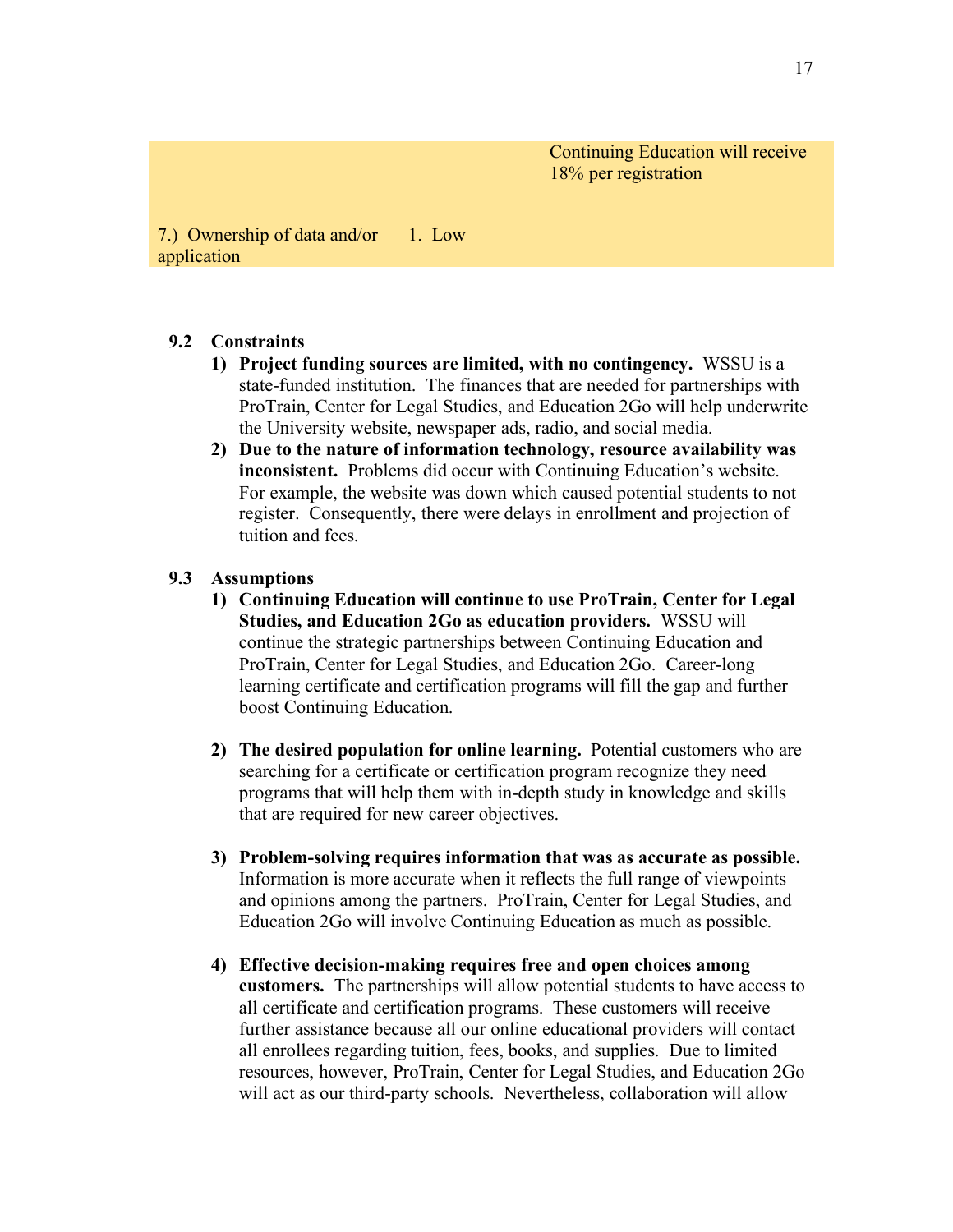for free and open choice that was more likely to produce the full range of benefits necessary for good planning. Consequently, our educational providers can expect to adopt these changes necessary to bring about this transformation.

**5) Effective implementation requires the internal commitment of our educational online institutions**. The partnership and relationship between Continuing Education and ProTrain, Center for Legal Studies, and Education 2Go will meet the needs of students who desire to take an online certificate or certification class. Once a student registers in an online continuing education program through WSSU Continuing Education website, the online institution will provide the material, instructor, and customer service. Additionally, our online providers will involve Continuing Education as much as possible in project planning. Our online providers are more likely to implement the plans completely which will strengthen the partnership at the same time.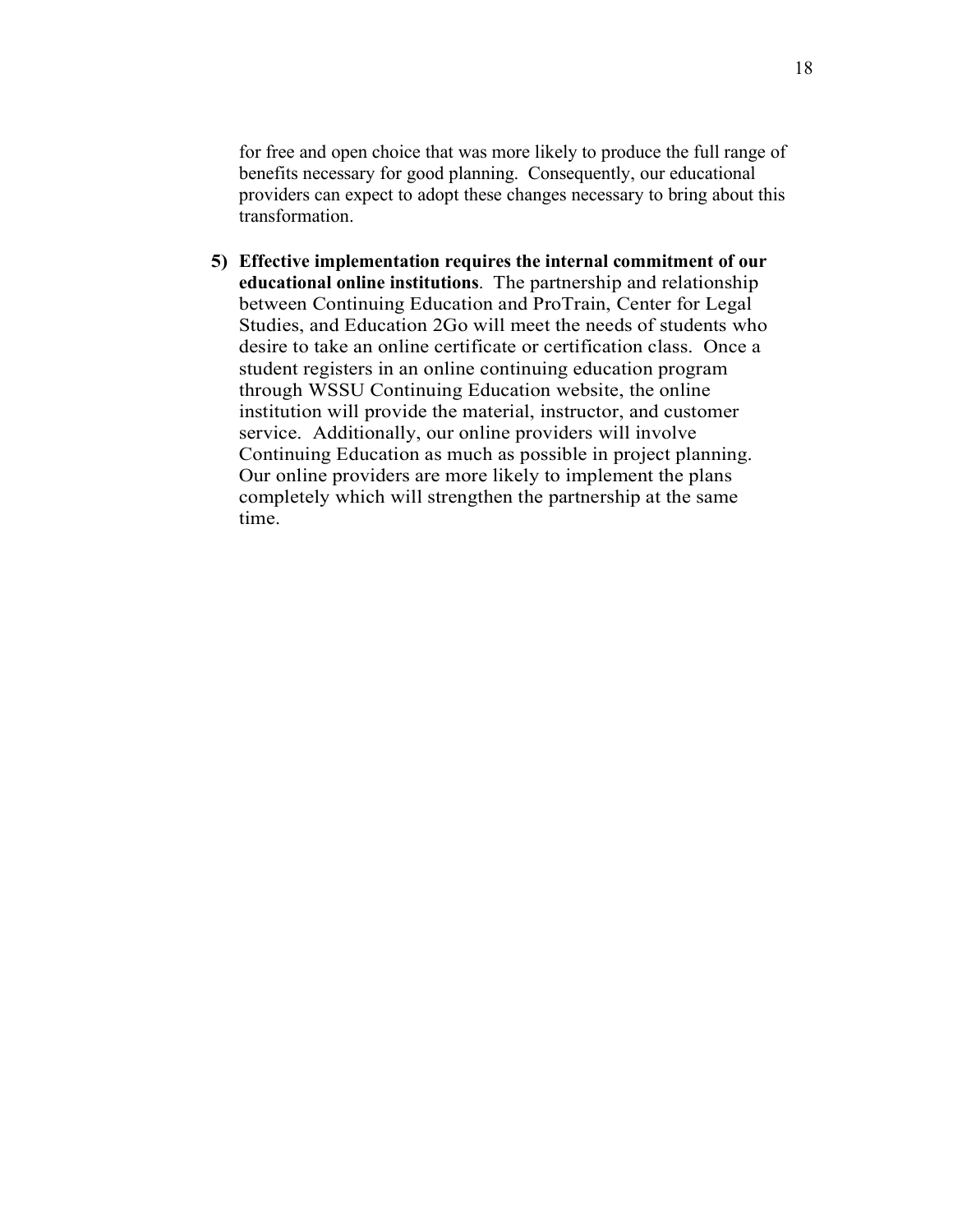# **10 Financial Plan**

| <b>Item</b>                                                                             | Cost per<br>unit | <b>Number</b><br>of units | <b>Total cost</b> | <b>Notes</b>                                                                                      |
|-----------------------------------------------------------------------------------------|------------------|---------------------------|-------------------|---------------------------------------------------------------------------------------------------|
| Project Delivery: Grow<br>our revenue by 25 new<br>students by December<br>2018         | $(\$2,850)$      | (25)                      | $(\$71,250)$      | Effective decision-<br>making requires free<br>and open choice<br>among students                  |
| Project Design: Grow<br>enrollment in Allied<br>Health Programs by<br>40% by March 2018 | $(\$3,231)$      | (10)                      | $(\$32,310)$      | The desired population<br>for allied health<br>certificate and<br>certification programs          |
| Product Improvement:<br>Maintain a 20% net<br>profit margin each<br>semester            | $(\$3,320)$      | (12)                      | $(\$39,840)$      | Problem-solving<br>requires information<br>that is as accurate as<br>possible for each<br>program |
| Other Cost: New job<br>opening (program<br>assistant)                                   | \$26,000         | 1                         | \$26,000          | New position was<br>approved and will be<br>posted by December<br>2018                            |
| <b>Total</b>                                                                            | \$35,401         | (48)                      | (\$169,400)       |                                                                                                   |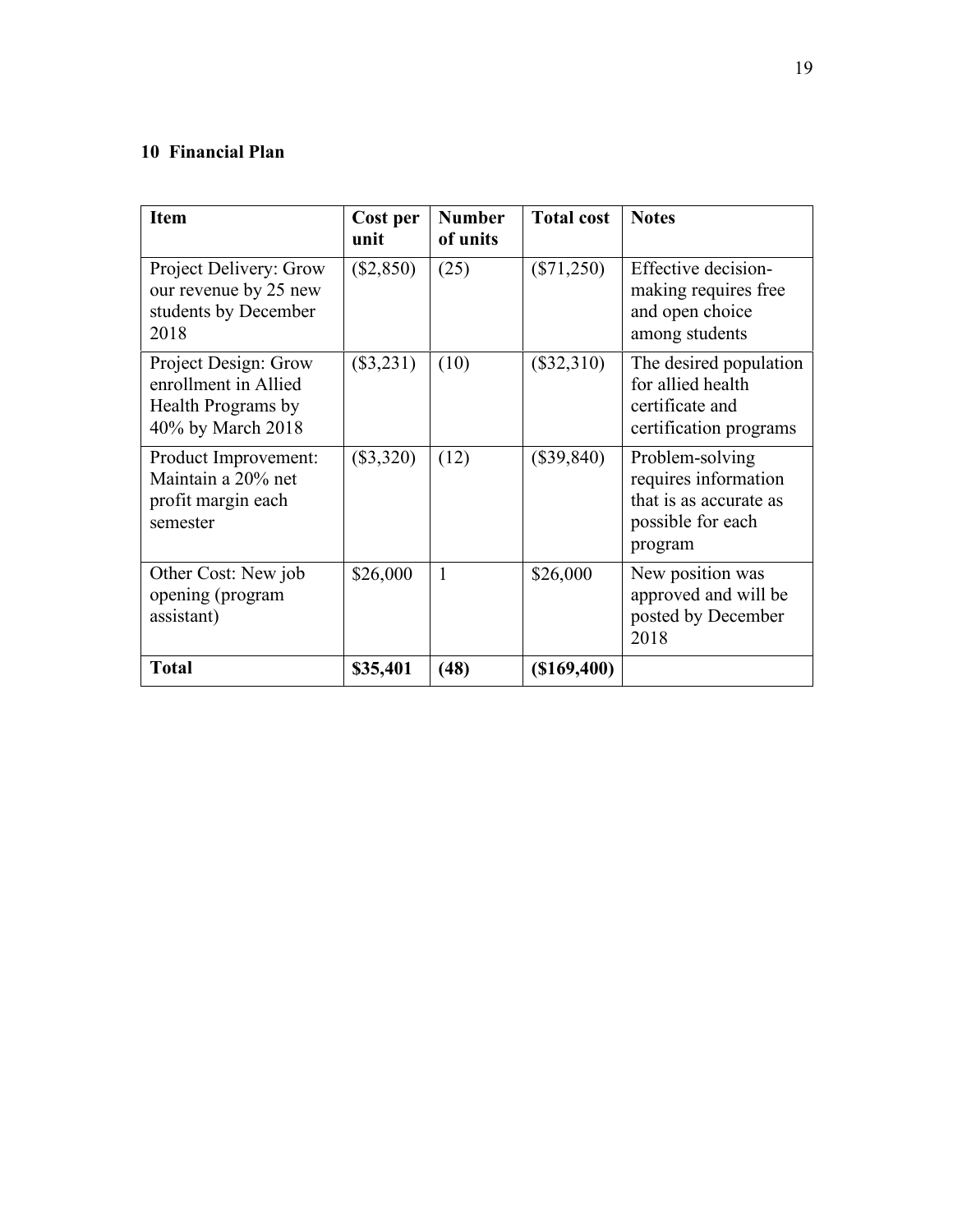## **11 Quality Assurance Plan**

## **PLAN:**

# **Strategic Plan 1: Created a Strategic Planning Process with Goals from March 2016 through December 2018**

• Created a new Continuing Education website.

# **DO:**

Results: Continuing Education has implemented a new website that will be more favorable to students and potential students. The website features new links that allow students to navigate to (1) GRE Test Prep; (2) LSAT Test Prep; (3) Professional Learning courses such as (a) Public Speaking, (b) Conflict Resolution, and (c) Communicating with Influence; and (4) and the Distance Learning Directory.

• New website: Developed a new Continuing Education website. The website was completed with effective measure and sustainability. This was completed in December 2016.

# **STUDY**:

- Website: Continuing Education approved of the new changes and additions to the website.
- Continuing Education Website: There needs to be an easier way to get to the webpage. Users have to go through too many drop-down boxes to get to the website.
- Links to Website: Links on the Continuing Education webpage were not functioning properly and Information Technology (IT) was called to help with these issues.
- IT will meet with the Advisory Board on a weekly basis to get feedback with issues on the website.

# **ACT:**

- Continuing Education will sustain its partnership with Information Technology (IT) to update the website as needed.
- IT will monitor the Continuing Education website for errors in the webpage links.

# **PLAN**:

# **Strategic Plan 2: Created an Advisory Board Process.**

• Established an Advisory Board for the partnership with ProTrain

# **DO**:

Results: The Advisory Board at WSSU Continuing Education is now implemented with eight new members. We have defined roles of each board member and have setup a schedule to meet monthly.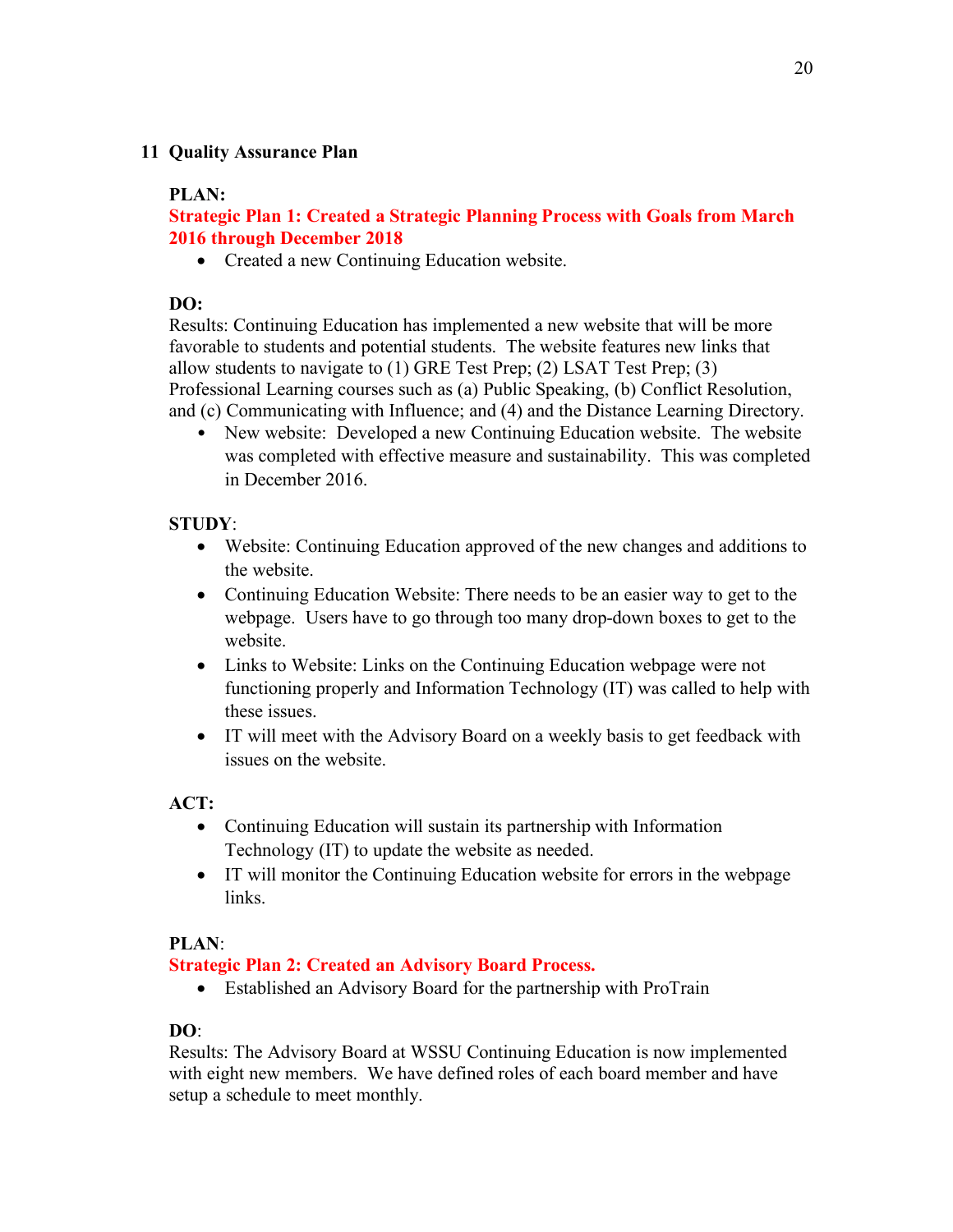- Board: Created Continuing Education Advisory Board. Completed October 2016
- The Advisory Board met monthly to review and discuss using ProTrain as an online educational institution for certificate and certifications programs. This was discussed in October 2016.

# **STUDY**:

- The Advisory Board needs to replace two people who came off in November 2016.
- We need to add an additional staff member on the Advisory Board.
- Members are having difficulties coming up with a meeting time that is conducive for our Board meetings.
- The Board will consider having our monthly meeting at 4 p.m. This will give us the majority of Board Members who can attend.

# **ACT**:

- The Board received information on ProTrain at the December 2016 meeting.
- Pat Oliver delivered a presentation on creating a partnership with ProTrain in January 2017.
- The Board approved Ms. Oliver's presentation, and a time was setup to meet with ProTrain in February 2017.
- Continuing Education Advisory Board continues to meet monthly.

## **PLAN:**

**Strategic Plan 3: Created the Partnership between WSSU Continuing Education and ProTrain.**

- Lay the foundation for the partnership
- Secure the commitment between ProTrain and Continuing Education to the project goals
- Standardization of all processes between ProTrain and Continuing Education

## **DO:**

Results: WSSU Continuing Education, and ProTrain LLC, and online educational institution have formed a strategic partnership in certificate and certification programs in allied health.

- ProTrain delivered a presentation before the board on their certificate and certification programs in allied health. Completed in February 2017.
- Advisory Board approved the partnership in February 2017. Continuing Education created a curriculum for healthcare certificate and certification programs with ProTrain. Completed in February 2017
- Developed a budget and funding strategy plan. Completed in February 2017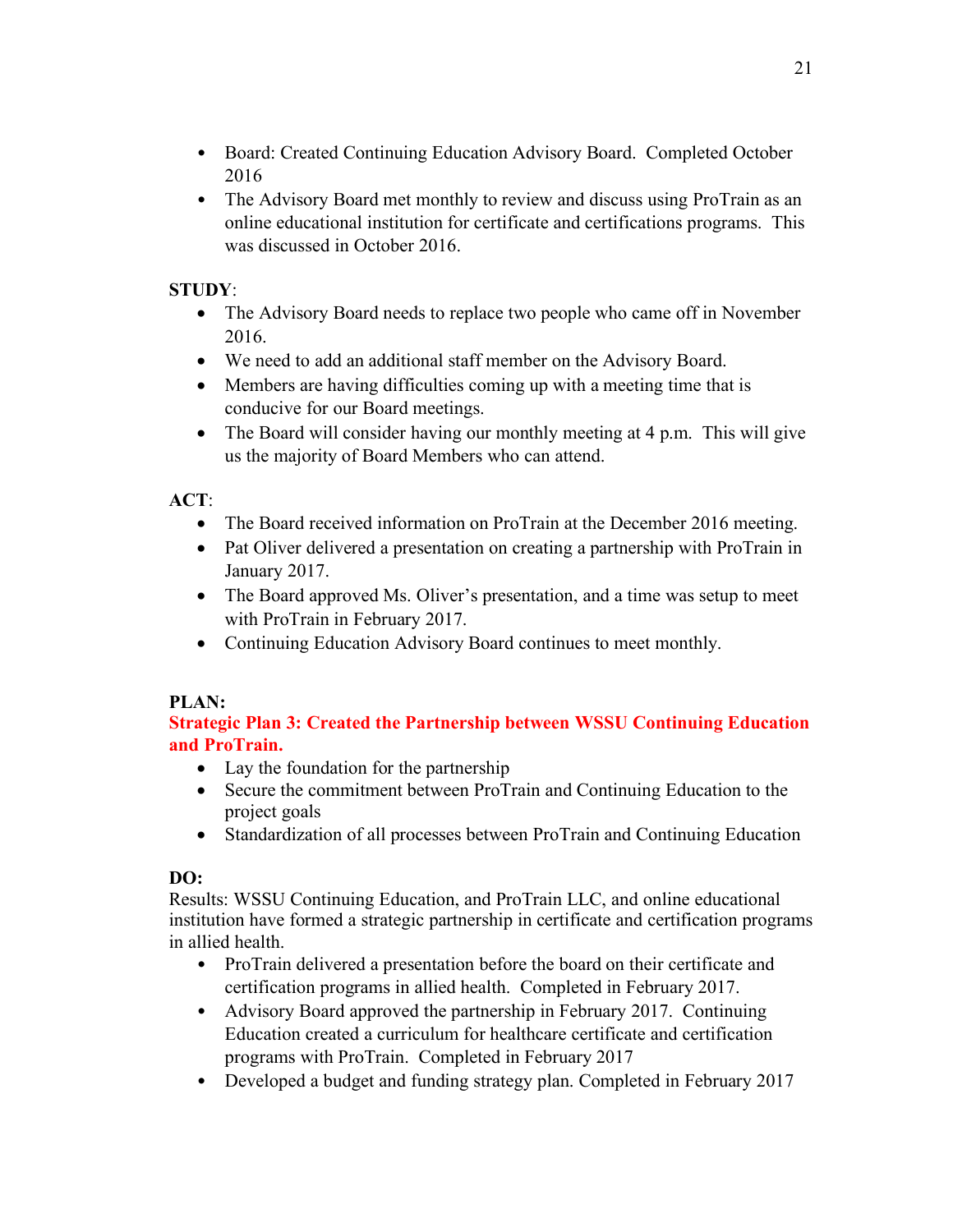- Created a link to ProTrain on WSSU Continuing Education website. Completed in March 2017
- Continuing Education website was open for online registration. Completed in March 2017

# **STUDY:**

- The Board had to renegotiate our percentage of fees per student with ProTrain. The percentage was too low and the Advisory Board made a request to have the percentage raised from 16.5% to 18% per student.
- ProTrain agreed to increase the percentage rate from 16.5% to 18%.
- Information Technology (IT) had to fix ProTrain's link on Continuing Education's website prior to online registration.
- IT will continue to work with Continuing Education to monitor the website for problems with the link.
- When a student went to WSSU Continuing Education website and clicked in ProTrain's website, the link was down. This prevented potential new students the opportunity to search for certificate or certification programs.
- From April through September 2017, we had 10 new students who went through the Continuing Education website to register with ProTrain for certificate and certification programs.

# **ACT:**

- Advisory Board approved to offer a 12-week class on campus for the certification in Certified Nursing Assistant (CNA).
- The Board considered looking into other institutions that have certificate and certification programs in Computer Science and Legal Studies.
- Encourage participation among faculty, staff, and partners by marketing ProTrain in our ConEd Newsletter.
- Continuing Education continues to seek new enrollment through the website.

## **PLAN:**

# **Strategic Plan 4: Created the Marketing Process.**

- Executed a market penetration strategy to increase growth
- Focused the communication efforts on engaging stakeholders to take action on behalf of potential new students

## **DO:**

Results: Continuing Education has implemented marketing communication to increase the growth in its online certificate and certification programs. We are primarily targeting Facebook users, Twitter users, meeting and conference materials, marketing and sales tools, and online communications.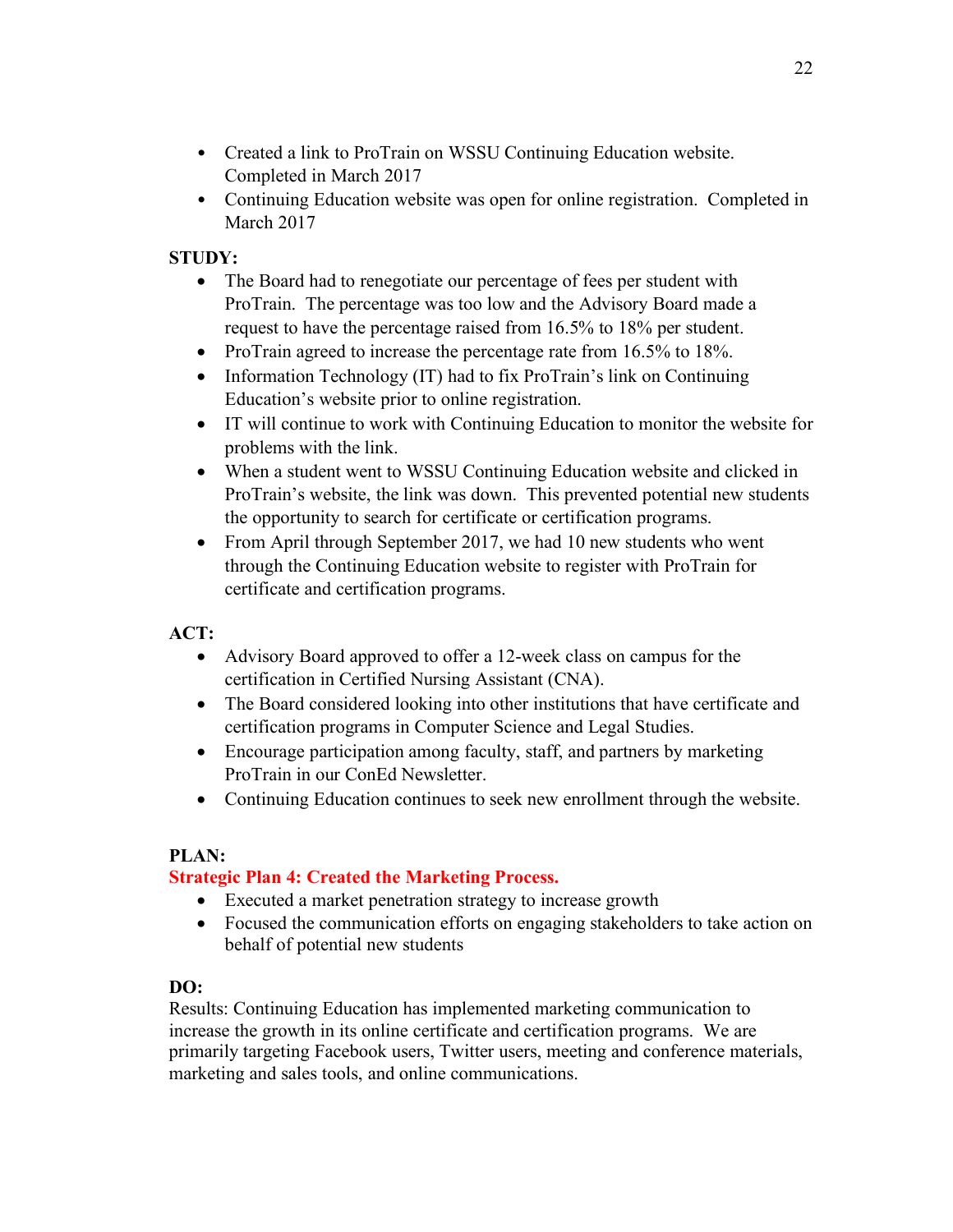- Our advertising platform in Facebook was a success. This feature allowed us to target ads and "like" posts. As such, we have offered contact information to those who liked us. Further, we have made sure those who did received the information know to visit WSSU Continuing Education website and check out our partnership with ProTrain. Completed in March 2017
- Our advertising with Twitter went well, and we use this site for quirkier purposes. Links to WSSU videos introducing Continuing Education partnership with ProTrain was one of our primary means of communication on this channel. Completed in March 2017
- We are focusing on students, faculty, and staff to register for a certificate or certification program.
- We created databases with addresses and zip codes. Completed in March 2017
- We created a Continuing Education (ConEd) email newsletter. Completed in April 2017
- According to my research, online menus will bring us the largest percentage of our students. As such, The Advisory Board approved partnerships with several other online educational institutions to offer various certificate and certification programs over the next few months to strengthen our growth in career-long learning. My research was completed in January 2018.

# **STUDY:**

- The ConEd newsletter did not go out in time due to the backlog of Marketing. Consequently, online registration was up and running before the newsletter was emailed to students.
- Due to the budget constraints, printed publications and flyers advertising our partnership with ProTrain have been put on hold.
- The Board was disappointed with our feedback from LinkedIn.
- The Director of Continuing Education will speak with Marketing on getting our advertising out in a timely manner.
- The Advisory Board wants Marketing to send out the ConEd newsletter every week to advertise our partnership with ProTrain.
- Small percentage of faculty and staff are not interested in allied health certificate or certification programs through our partnership with ProTrain.
- Two of 10 students cancelled their enrollment with ProTrain. Therefore, percentages from these two students will not be reflected in our payment.

# **ACT:**

• The Advisory Board members approved my request for online menus that will consist of two new online institutions that will offer computer technology, paralegal, project management, and business administration in certificate and certification programs.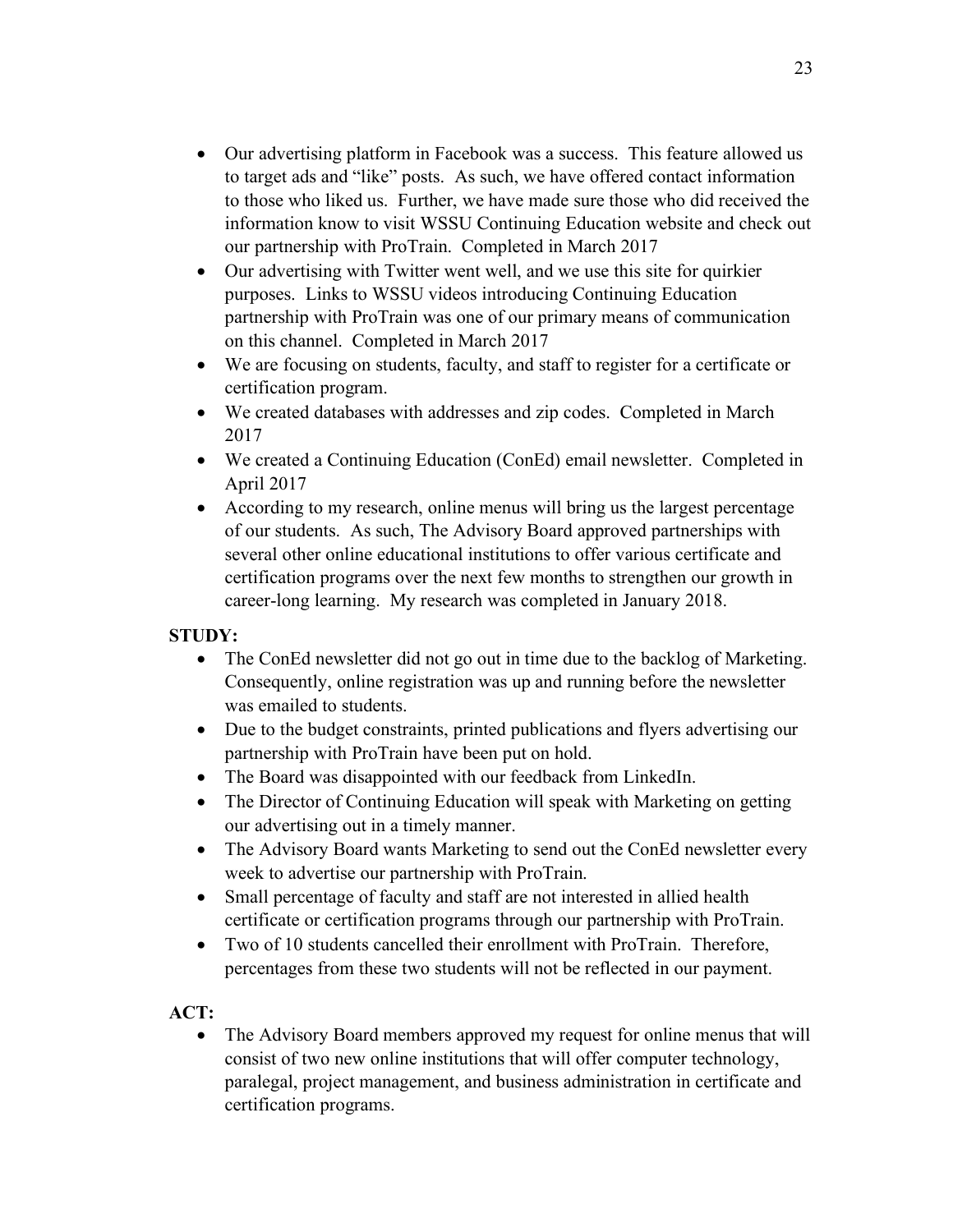- Due to low enrollment, the Certified Nursing Assistant (CNA) that was going to be taught on campus has been cancelled. Advertising for this course did not go forth. This course was offered with ProTrain as an on-campus certification program.
- The Advisory Board suggested we use a new website called WSSU Campus Announcements. We can advertise our partnership with ProTrain on this website that comes out weekly.
- The Advisory Board continues to meet monthly.

## **PLAN:**

# **Strategic Plan 5: Developed the Infrastructure to Prepare for High Growth in the Area of Career-Long Learning**

- Laid the foundation for our two new partnerships
- Secured the commitment between Education 2Go and Continuing Education to the project goals
- Secured the commitment between Center for Legal Studies and Continuing Education to the project goals

# **DO:**

Results: WSSU Continuing Education moves into partnerships with several other online educational institutions to offer various certificate and certification programs. For example, we will partner with Education 2Go and Center for Legal Studies. These online institutions will give Continuing Education an array of programs from computer software to paralegal certificates and certification programs.

- Created a link from Continuing Education's website to Education 2Go. Completed by Information Technology (IT) February 2018
- Created a link from Continuing Education's website to Center for Legal Studies. Completed by IT February 2018
- WSSU in the Division of Continuing Education introduced Center for Legal Studies and Education 2Go in our weekly ConEd email newsletter. Completed February 2018
- WSSU in the Division of Continuing Education introduced Center for Legal Studies and Education 2Go in our weekly WSSU Campus Announcements. Completed February 2018
- Board approved budget of \$3,000 for marketing expenses. Completed March 2018

# **STUDY:**

- Center for Legal Studies offered an 18% per student fee with computer certification programs paying an addition .8% per student. These fees were accepted by the Board.
- Education 2Go offered 18% per student fee. The Advisory Board approved the fee.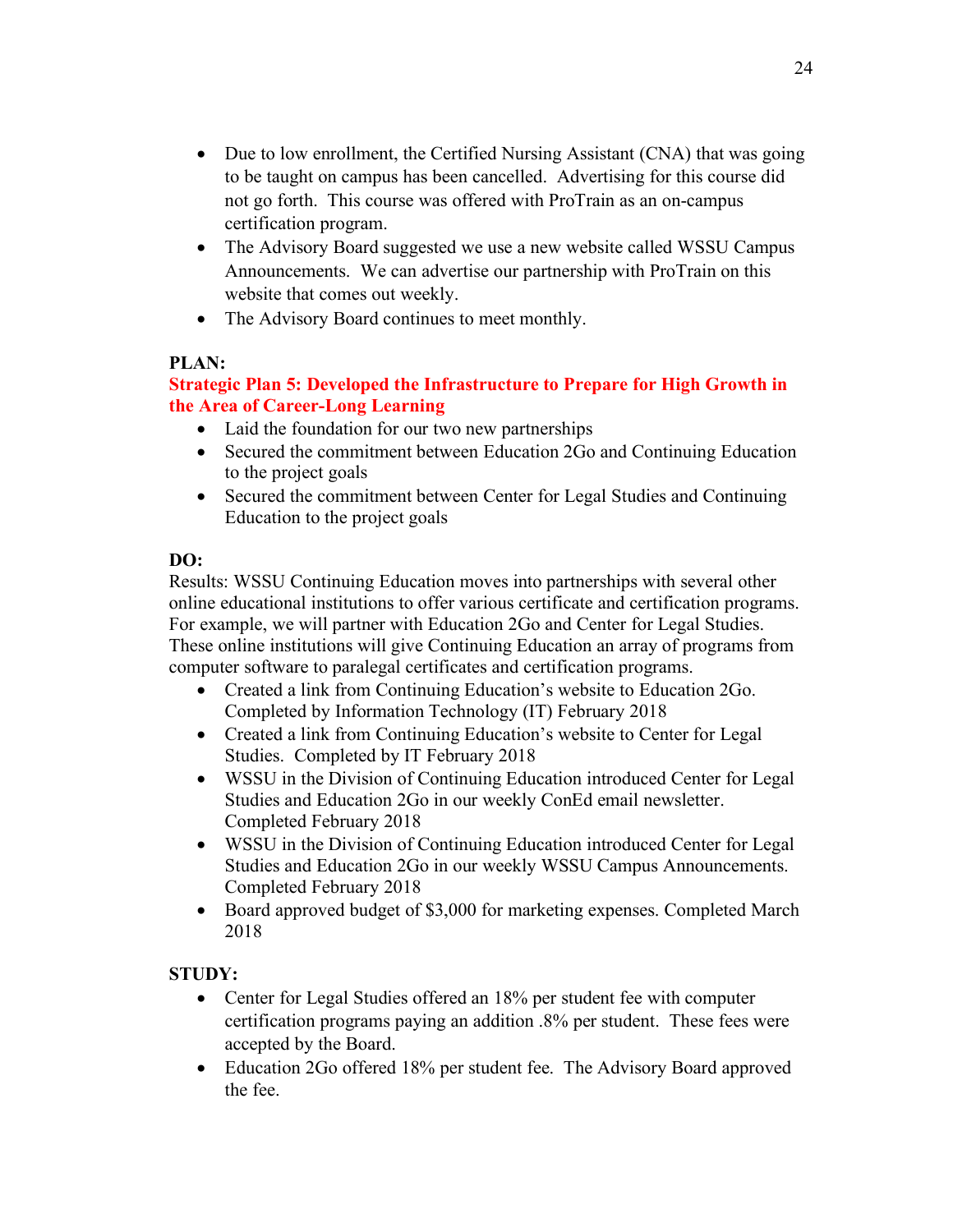- Two students completed registrations through the Continuing Education website with Education 2Go.
- Three students logged into Education 2Go requesting information and two students logged into Center for Legal Studies requesting information.
- Continuing Education received great reviews from faculty, staff, and partners.
- Observed too much sedentary time from Education 2Go when responding to student requests through email.
- The partnership with Center for Legal Studies and Education 2Go only required the Advisory Board speaking with representatives from both online schools and IT helping with setting up the links.
- The Board submitted our information to WSSU Campus Announcements to promote our two new online schools. The information was submitted late and therefore was not in the weekly announcements.

# **ACT:**

- Continuing Education will continue to market and enroll students in ProTrain, Center for Legal Studies, and Education 2Go through Continuing Education website.
- I looked at several more online schools to add on the Continuing Education website.
- The Advisory Board discarded this idea of adding additional online institutions. The Board feels three online institutions are enough for online certificate and certification programs.
- The Advisory Board will start meeting quarterly.